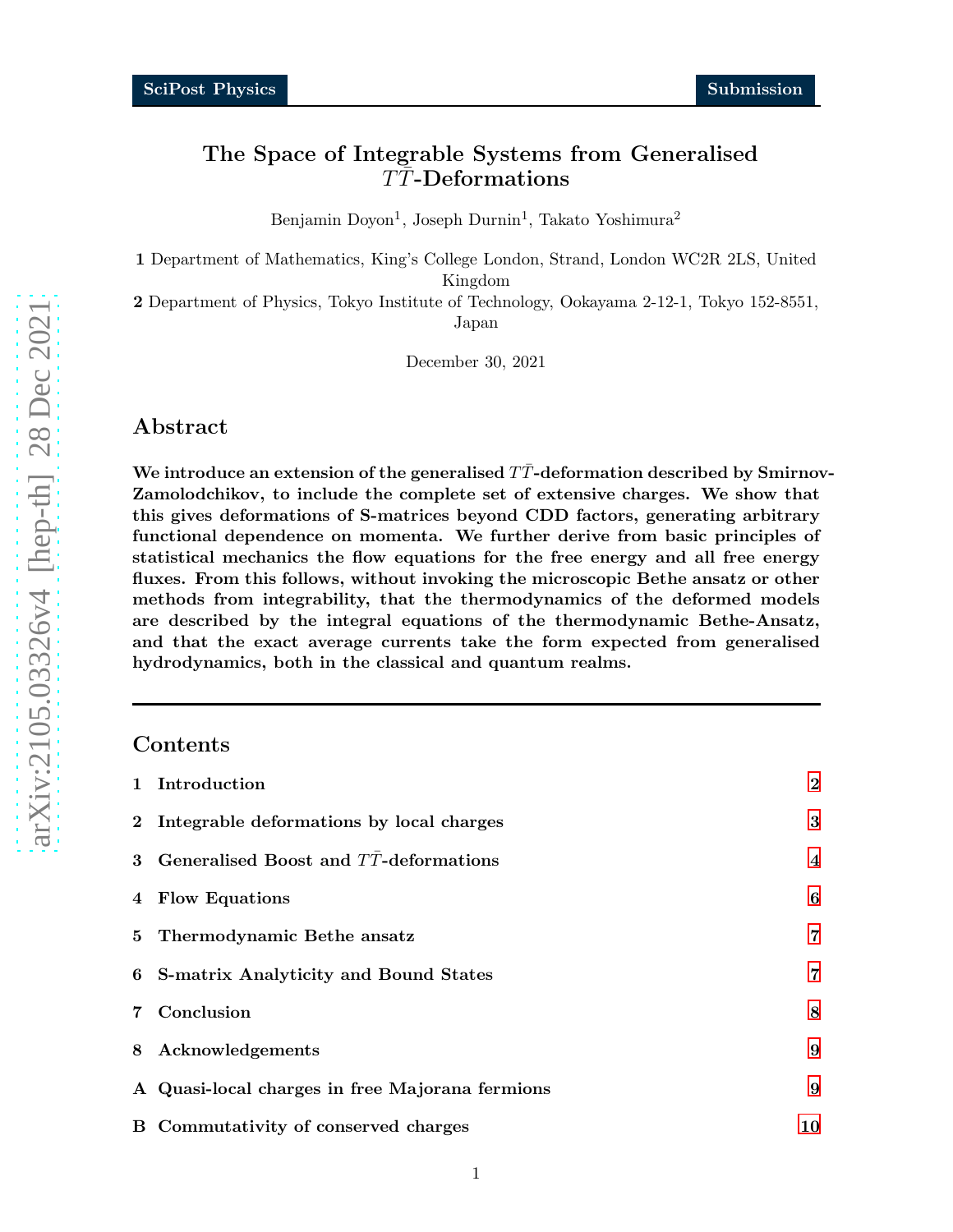|            | C Deformed 2-Particle S-matrix                              | 11 |
|------------|-------------------------------------------------------------|----|
|            | C.1 Classical Mechanics                                     | 11 |
|            | C.2 Quantum Mechanics                                       | 13 |
|            | C.3 Multiple Particle Species and Charges                   | 13 |
|            | D Flow Equations for Free Energy Fluxes: Generic Derivation | 14 |
|            | D.1 Action of the $X$ generator                             | 14 |
|            | D.2 Deformations of densities and currents                  | 16 |
|            | D.3 Deformation of free energy fluxes                       | 16 |
|            | E Flow Equations from a Self-Conserved Current              | 17 |
|            | <b>F</b> Bethe Ansatz Flow Equations                        | 19 |
| References |                                                             | 21 |

# <span id="page-1-0"></span>1 Introduction

Much progress is made in the study of many-body systems by the analysis of special classes of theories where exact properties can be extracted. The main historical example is that of integrable systems, which occur in a variety of physical setups, from classical gases to quantum field theories (QFT). Quite surprisingly, regardless of the specific setup, these systems share many properties and common descriptions, such as the factorisation of scattering amplitudes into two-body scattering phases or matrices  $[1,2]$ , the thermodynamic Bethe ansatz (TBA)  $[3,$ [4\]](#page-20-3) and generalised hydrodynamics (GHD) [\[5,](#page-20-4)[6\]](#page-20-5). However, progressing beyond special examples to an understanding of the full space of integrable many-body systems, and uncovering the origin of descriptions common to all such systems, remain challenging problems.

Recently a new, and rather broad class of deformations of integrable systems has come to the fore, enlarging the space of known models. These are the so-called  $T\bar{T}$ -deformations, where relativistic QFTs are deformed by the determinant of the stress-energy tensor  $T_{\mu\nu}$  [\[7](#page-20-6)[–9\]](#page-20-7). The principles underlying  $TT$ -deformations have been extended to non-relativistic systems [\[10](#page-20-8)[–13\]](#page-21-0). where they are best expressed as charge-current deformations, as well as to relativistic systems possessing higher-spin charges  $[9, 14-17]$  $[9, 14-17]$ ; the nomenclature TT-deformation refers to all of these. It is found in particular that higher-spin  $TT$ -deformations lead to a large class of two-body scattering phases, differing in their CDD factors [\[8,](#page-20-9) [9,](#page-20-7) [17\]](#page-21-2).

A physical insight into  $TT$ -deformations was gained in [\[12,](#page-20-10)[13,](#page-21-0)[18\]](#page-21-3), where it was shown that the non-relativistic version of the original deformation corresponds to a change in particle widths. The change-of-width map has long been used for hard rods, and has an algebraic analogue in the q-boson chain [\[19\]](#page-21-4). In the context of GHD, it was further found that assigning particle widths that depend on the scattering momenta [\[20\]](#page-21-5) reproduces the thermodynamics and Euler hydrodynamics of integrable systems with arbitrary two-body scattering displacements. The resulting classical "flea gas" [\[20\]](#page-21-5), however, does not have a well-behaved Hamiltonian microscopic dynamics. But the insight that changes of particle widths are connected to  $T\overline{T}$ -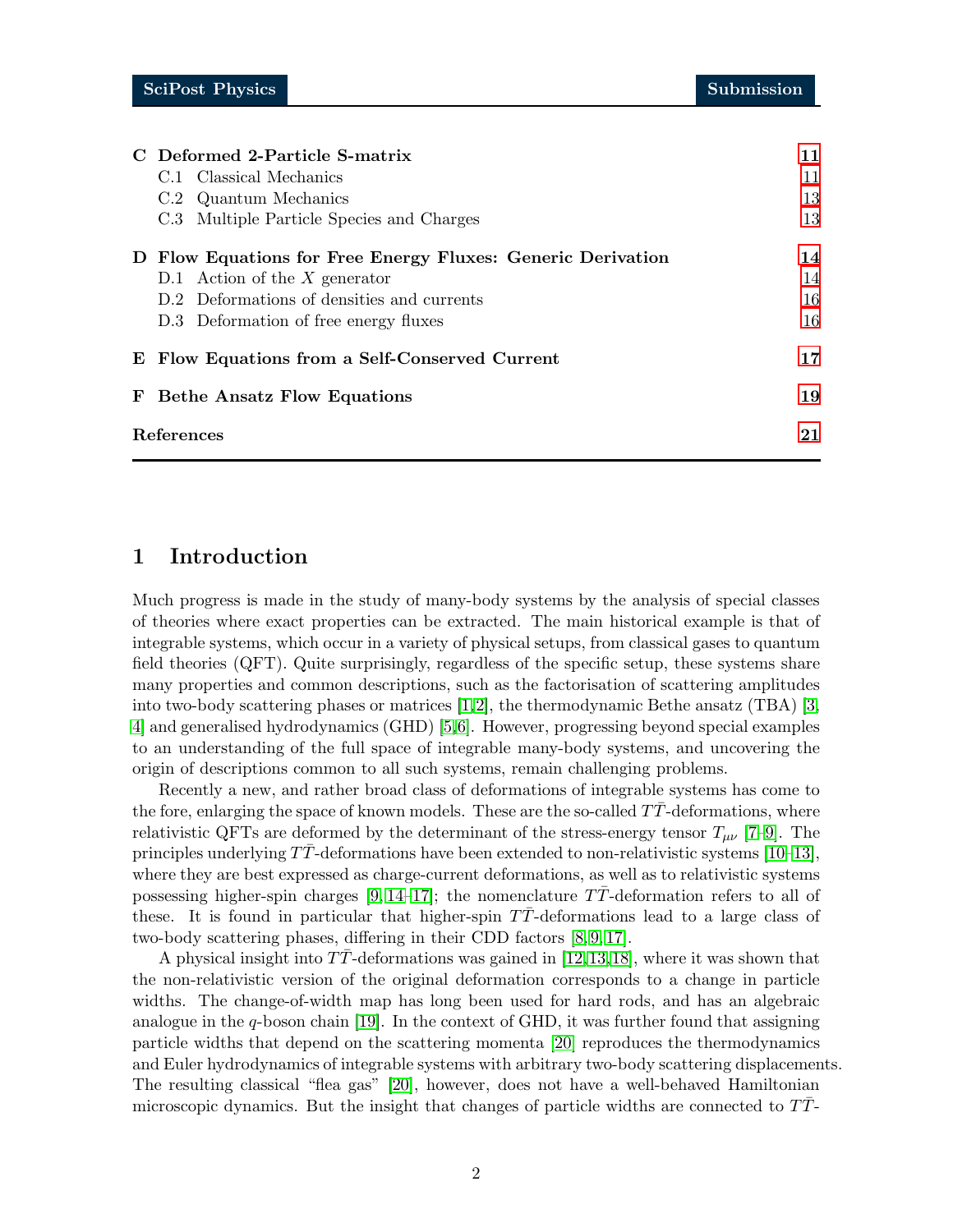deformations is very suggestive: it is natural to think that  $T\bar{T}$ -deformations offer one possible route to constructing a universal, Hamiltonian formulation for a large space of factorisedscattering integrable systems, with arbitrary two-body scattering amplitudes.

In this paper, motivated by this insight and the work by Smirnov and Zamolodchikov [\[9\]](#page-20-7), we present a new family of deformations which produce integrable systems, whose S-matrix has arbitrary momentum-dependence. This is achieved by considering not only the local conserved charges of the initial theory, but the complete space of extensive conserved charges. This forms a Hilbert space which also contains quasi-local charges [\[21–](#page-21-6)[23\]](#page-21-7), and a complete basis can be labelled by the momenta of asymptotic particles [\[24](#page-21-8)[–26\]](#page-21-9). The consideration of completeness and of an appropriate basis has played an important role in the understanding of generalised thermalisation [\[21,](#page-21-6)[27\]](#page-21-10) and of the hydrodynamic projection principle [\[23\]](#page-21-7). Here, we show that completeness also plays a crucial role in  $TT$ -deformations.

We also provide a derivation of the flow equations for the free energy and free energy fluxes [\[5,](#page-20-4) [28\]](#page-21-11), under arbitrary  $TT$ -deformations, based solely on general properties of manybody systems. In integrable models, their solution provides a universal derivation of the TBA and its extension to the exact average of currents, both for quantum and classical models, without the use of the Bethe ansatz or other methods from integrability. This sheds light on why the TBA and GHD are such widely applicable frameworks.

# <span id="page-2-0"></span>2 Integrable deformations by local charges

Let us take integrable QFTs (IQFTs) as an example, though the concepts apply equally well to any many-body integrable system with sufficiently local interactions. There are infinitely-many conservation laws, corresponding to local charges  $Q_i = \int dx q_i(x)$  in involution  $[Q_i, Q_j] = 0$ , where  $q_i(x)$  is a local density. Note that locality restricts the spins of the conserved charges of the IQFT [2].

One simple family of deformations is  $\delta H = \delta \eta Q_i$  for some *i*; this is a redefinition of time, thus of the dispersion relation. It trivially preserves the full integrable hierarchy and hence the two-body scattering, and so, certainly,  $\delta H \in T\Sigma^{\text{Int}}$  where  $T\Sigma^{\text{Int}}$  is the space spanned by integrability-preserving deformations; the notation suggests the existence of a manifold  $\Sigma^{\text{Int}}$  of integrable models, whose tangent space  $T\Sigma^{\text{Int}}$ , at a given model, is the space of its integrable deformations. Another family of deformations is  $\delta H = \delta \kappa J_i = \delta \kappa \int_{\mathbb{R}} dx j_i(x)$  in terms of the currents,  $\partial_t q_i + \partial_x j_i = 0$ . These are generated by the boost  $B_i = \int_{\mathbb{R}} dx \, x q_i(x)$ , as  $J_i = i[H, B_i]$ . Because these deformations form a Hamiltonian flow, they preserve integrability [\[29](#page-22-0)[–32\]](#page-22-1), and thus again  $\delta H \in T\Sigma^{\text{Int}}$ . The momentum flows as  $\delta P = \delta \kappa i[P, B_i] = \delta \kappa Q_i$ , thus this is a redefinition of the spatial direction by flows in the integrable hierarchy. With respect to the new spatial direction, the two-body scattering is unchanged, as noted in [\[29–](#page-22-0)[31\]](#page-22-2).

The integrable deformations introduced by Smirnov and Zamolodchikov [\[9\]](#page-20-7) are a "bilinear mix" of these two types of deformations. Namely, the deformation

<span id="page-2-1"></span>
$$
\delta H = \delta \lambda \int_0^R dx \left( q_i(x - \epsilon) j_j(x) - j_i(x - \epsilon) q_j(x) \right), \tag{1}
$$

generates a flow of new IQFTs,  $\delta H \in T\Sigma^{\text{Int}}$ . The infinitesimal parameter  $\epsilon$  ensures pointsplitting and  $R$  is the system size, where a periodic boundary condition is imposed; we will be interested in the limit  $R \to \infty$ . Deformations [\(1\)](#page-2-1) generate modifications of the two-body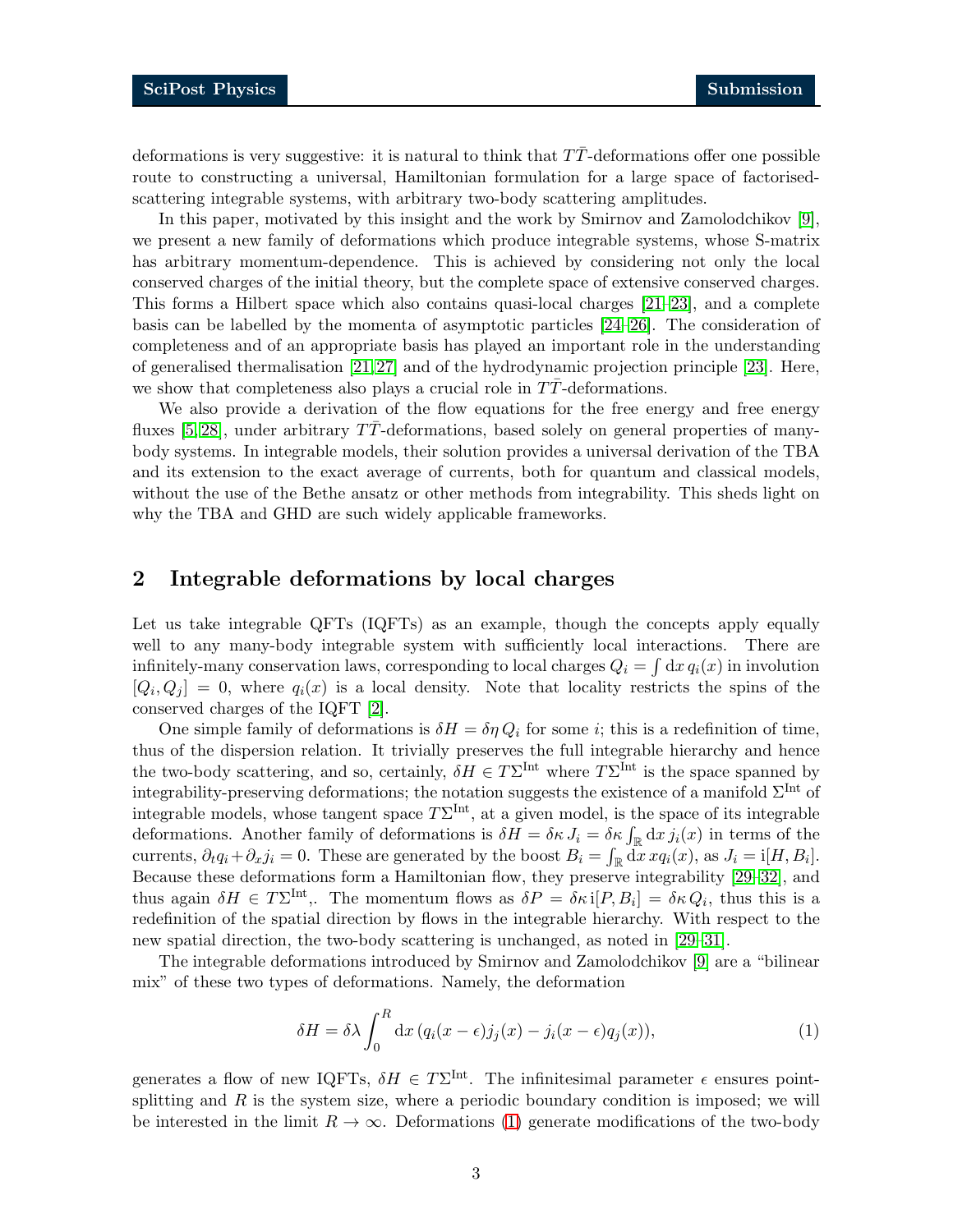scattering matrix by CDD factors, whose form is determined by the spins of the charges  $Q_i, Q_j$ . The flow equations, describing how the free energy and other physical quantities are deformed, were obtained in [\[16\]](#page-21-12) using QFT techniques.

We make the crucial remark that the charges appearing in [\(1\)](#page-2-1) do not have to be local in the usual sense, but can also be quasi-local. Quasi-local charges have densities  $q(x)$  not strictly supported on the point x, but on extended regions around x, with sufficiently decaying operator norm. These charges are easy to construct in free field theories using bilinear forms, and appear in the description of non-equilibrium steady states [\[33\]](#page-22-3) (see also Appendix [A](#page-8-1) for the example of Majorana fermions). They naturally arise from the transfer matrix formalism in models with non-diagonal scattering  $[21,34]$  $[21,34]$ , such as the XXZ spin-1/2 chain  $[21]$ , and in a scaling limit of lattice theories [\[35\]](#page-22-5). Local and quasi-local charges are part of the Hilbert space of extensive conserved charges, where the inner product is  $\lim_{R\to\infty} R^{-1} [\langle Q_i Q_j \rangle - \langle Q_i \rangle \langle Q_j \rangle],$ and is finite.

This concept points to a more judiciously chosen set of charges: the  $Q_{\theta}$ ,  $\theta \in \mathbb{R}$ , measuring the density of asymptotic particles of rapidity  $\theta$ . The rapidities, labelling the asymptotic particles' momenta, are preserved by the scattering map, and are therefore a particular choice of action variables. (We assume the presence of a single particle species for simplicity.) These charges exist only in the limit  $R \to \infty$ , but in integrable systems, they have smoothly connected analogues at finite R, with  $\theta$  taking discrete values, by the Bethe ansatz or the inverse scattering methods. They constitute a complete "scattering" basis for the extensive conserved charges: much like scattering states in quantum mechanics, each  $Q_{\theta}$  is not strictly extensive (normalisable), but is a limit of an extensive conserved charge obtained by a wave packet construction (see e.g. [\[24,](#page-21-8) 25]). They also constitute a basis for the generalised Gibbs ensemble (GGE), which we shall employ in this paper:  $\varrho = Z^{-1} \exp \left(-\int_{\mathbb{R}} d\theta \beta^{\theta} Q_{\theta}\right)$ , where Tr  $\rho = 1$  and  $\beta^{\theta}$  are the rapidity-dependent Lagrange multipliers [\[24,](#page-21-8) [36\]](#page-22-6). The usual local charges take the form  $Q_i = \int_{\mathbb{R}} d\theta \, h_i(\theta) Q_\theta$  where i labels, for example, the allowed spins. One may choose  $h_i(\theta)$  so that  $Q_i$  form complete, discrete basis; in general the local charges do not form such a basis.

As the  $Q_{\theta}$  form a basis for the space of extensive charges and the GGEs, it is natural to suggest that they can be used to obtain deformations that span, along with the simpler  $\eta$ and  $\kappa$ -deformations above, the tangent space  $T\Sigma^{\text{Int}}$ . We now argue that this is indeed so.

# <span id="page-3-0"></span>3 Generalised Boost and TT-deformations

For free-particle models, where the scattering shifts vanish modulo particle statistics, it is trivial to construct  $Q_{\theta}$ . We now show that such models can be continuously deformed into interacting integrable models, parametrised by a deformation parameter corresponding to the scattering phase shift. As they are extensive (in the sense discussed above), the charges  $Q_{\theta}$  for each rapidity  $\theta \in \mathbb{R}$  have associated charge densities  $q_{\theta}(x)$  and generalised currents [\[5,](#page-20-4)37–[42\]](#page-22-8)  $j_{\theta\phi}(x)$ , where  $Q_{\theta} = \int dx q_{\theta}(x)$  and the continuity equation reads  $i[Q_{\theta}, q_{\phi}(x)] + \partial_x j_{\theta\phi}(x) = 0$ . Suppose the system contains a single species of particle, which may be quantum or classical, and has Hamiltonian  $H = \int_{\mathbb{R}} d\theta E(\theta) Q_{\theta}$  and momentum  $P = \int_{\mathbb{R}} d\theta p(\theta) Q_{\theta}$ . Here the energy and momentum  $E(\theta)$ ,  $p(\theta)$  characterise the dispersion relation, e.g.  $E(\theta) = \theta^2/2$ ,  $p(\theta) = \theta$  and  $\cosh(\theta)$ ,  $\sinh(\theta)$  for Galilean and relativistic systems, respectively.

The  $\eta$ -deformation can be expressed as  $\delta H = \int_{\mathbb{R}} d\phi \, \delta \eta_{\phi} Q_{\phi}$ , and corresponds to a different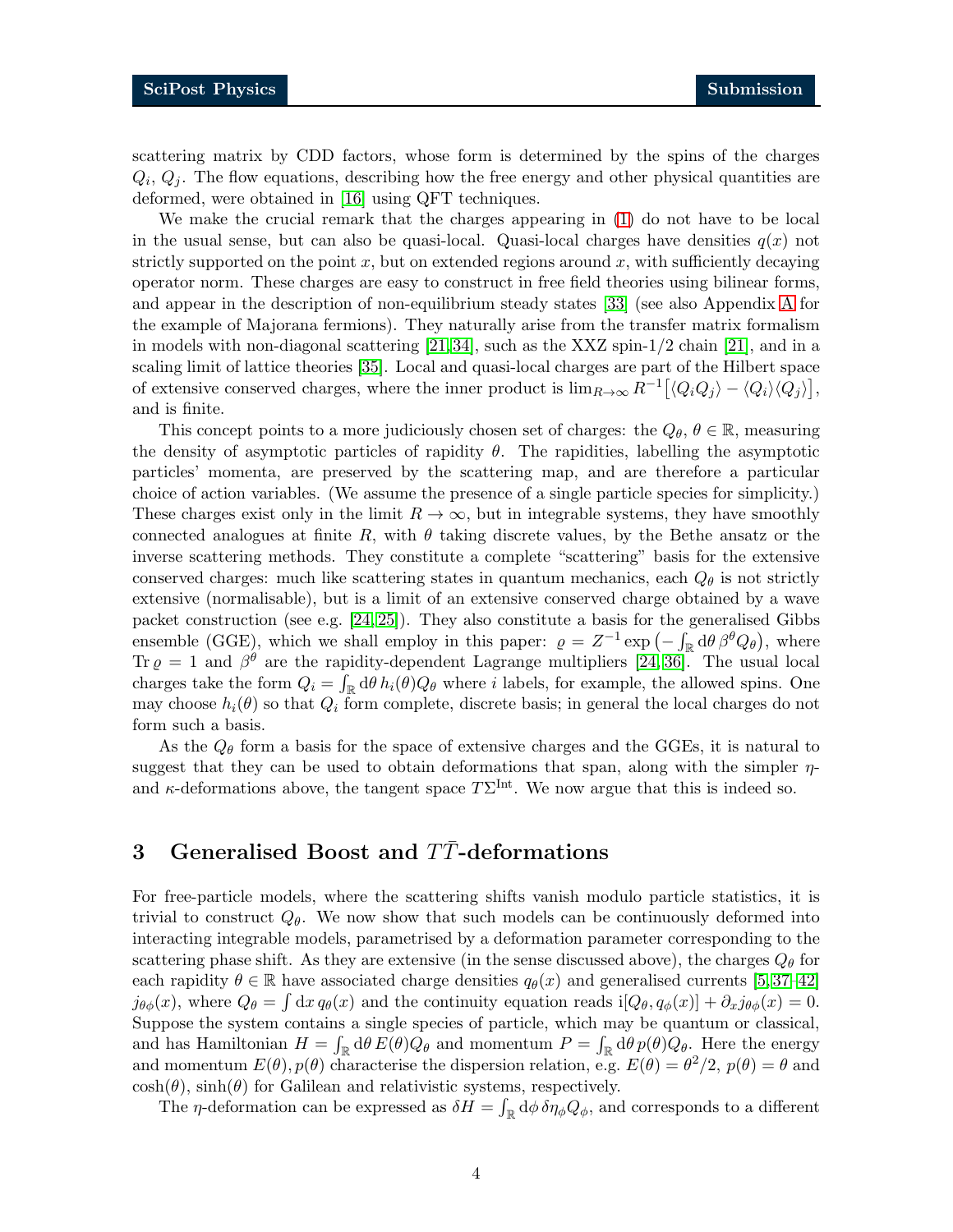choice of energy  $E_n(\theta) = E(\theta) + \eta_\theta$ , thus changing the dispersion relation. We see that with the complete basis, we may change the dispersion relation arbitrarily. Under the  $\kappa$ -deformation, the charges are deformed as  $\delta Q_{\theta} = \int_{\mathbb{R}} d\phi \, \delta \kappa_{\phi} J_{\theta \phi}$ , as generated by the boost operator,  $\frac{\delta Q_{\theta}}{\delta \kappa_{\phi}} =$ i[ $Q_{\theta}, B_{\phi}$ ]. Using  $\int_{\mathbb{R}} d\theta \, p(\theta) J_{\theta\phi} = Q_{\phi}$ , the momentum becomes  $p_{\kappa}(\theta) = p(\theta) + \kappa_{\theta}$ . Again, we obtain in this way an arbitrary momentum re-parametrisation; other eigenvalues also transform.

More far-reaching is the use of a complete set of charges in the  $\lambda$ -deformation: in analogy with  $(1)$  (and within a finite volume),

$$
\delta Q_{\gamma} = \int_{\mathbb{R}} d\theta \int_{-\infty}^{\theta} d\phi \, \delta \lambda_{\theta\phi} \mathcal{O}_{\gamma\theta\phi}
$$
 (2)

<span id="page-4-1"></span>where

$$
\mathcal{O}_{\gamma\theta\phi} = \int_0^R dx \left( q_\theta(x - \epsilon) j_{\gamma\phi}(x) - j_{\gamma\theta}(x - \epsilon) q_\phi(x) \right). \tag{3}
$$

We shall call this class of deformations "generalised  $T\bar{T}$ -deformations" in this paper. It is a simple matter to observe that the deformation is also generated by the following bilinear operator [\[31,](#page-22-2) 43]:

$$
X_{\theta\phi} = -\int_0^R dy \int_0^{y-\epsilon} dx \, q_\theta(x) q_\phi(y), \ \theta \ge \phi \tag{4}
$$

<span id="page-4-0"></span>with

$$
\frac{\delta Q_{\gamma}}{\delta \lambda_{\theta\phi}} = i[X_{\theta\phi}, Q_{\gamma}] + Q_{\theta} j_{\gamma\phi}(0) - j_{\gamma\theta}(0) Q_{\phi}.
$$
\n(5)

For convenience we take  $\lambda_{\theta\phi}$  to be 0 when  $\theta < \phi$ , as it will be seen that only the antisymmetric part contributes. Notice that while the first term on the RHS of [\(5\)](#page-4-0) does not change the spectrum of the system, the second and the third terms do. This transformation preserves the integrability by a simple extension of the results of  $[9, 12]$  $[9, 12]$ , and also by considering the standard arguments for the properties of integrability [\[44\]](#page-22-9). Thus the S-matrix of the deformed model preserves its factorised structure. We now evaluate the deformation of the S-matrix, for both quantum and classical systems, by considering the 2-particle scattering problem.

For a classical system of  $N$  free particles, we may use the methods of [\[13\]](#page-21-0). We observe that  $q_{\theta}(x) = \sum_{i=1}^{N} \delta(x - x_i) \delta(\theta - \theta(p_i))$ , where  $x_i$ ,  $p_i$  are the canonical coordinates for  $i =$  $1, \dots, N$ . The deformed charge density is simply given by the same expression with deformed coordinates, which stay canonical. Thus it is sufficient to calculate the action of  $X_{\theta\phi}$  in the free model, and one obtains the solution for all  $\lambda_{\theta\phi}$ , see Appendix [C.](#page-10-0) This yields the following deformed S-matrix:

<span id="page-4-2"></span>
$$
S_{\lambda}(\theta,\phi) = e^{-i(\lambda_{\theta\phi} - \lambda_{\phi\theta})} S(\theta,\phi),
$$
\n(6)

where  $S(\theta, \phi)$  is the S-matrix of the undeformed model. The same expression is obtained in quantum systems by consideration of the spatially ordered 2-particle wavefunctions. Thus we see that, as claimed, by suitable choice of  $\lambda_{\theta\phi}$ , an arbitrary 2-particle S-matrix can be obtained. The only condition is the anti-symmetry of the scattering phase. Issues regarding analyticity and the emergence of bound states are discussed below. First, let us discuss the thermodynamics and the associated flow equations.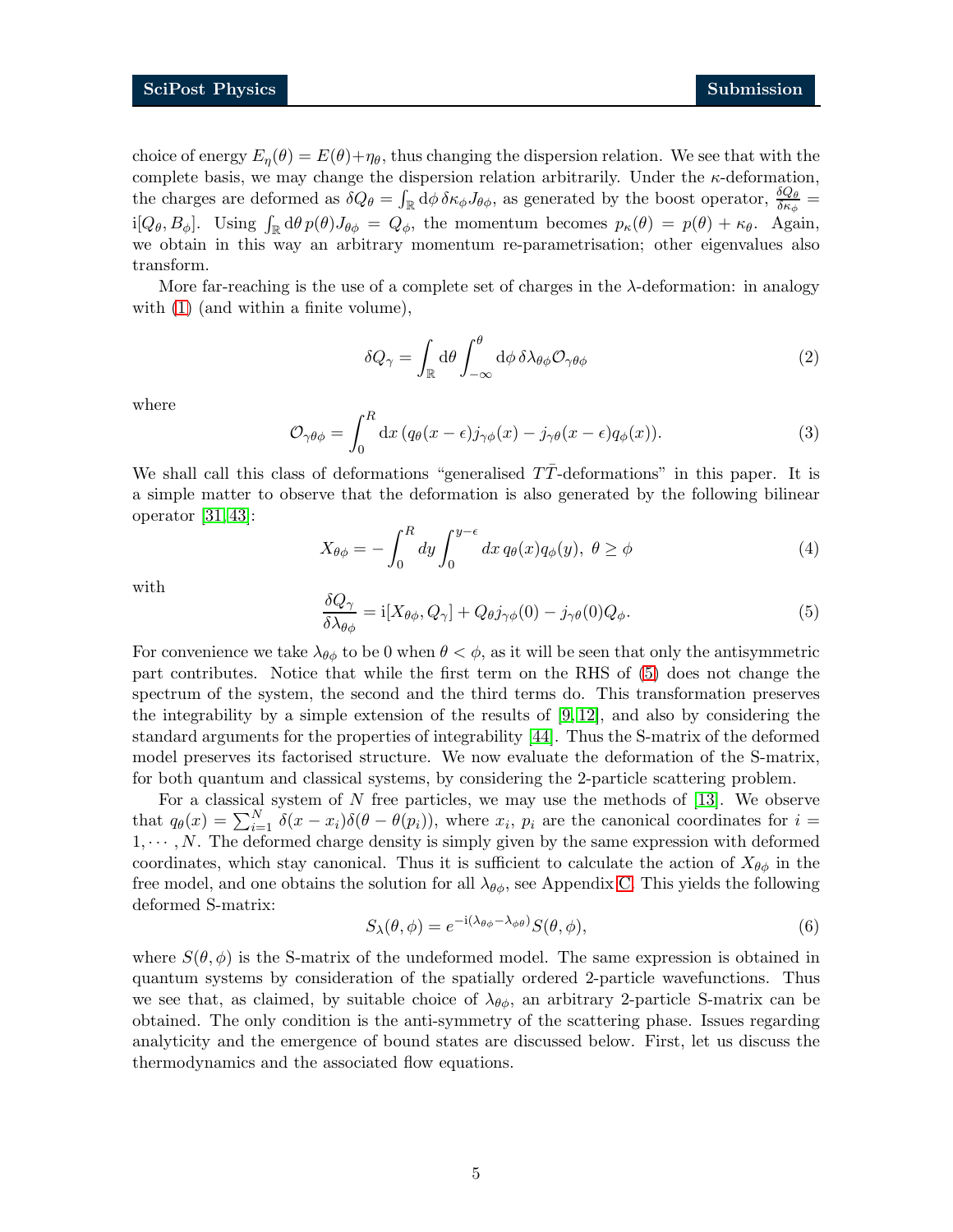# <span id="page-5-0"></span>4 Flow Equations

We describe the thermodynamics, as well as average currents (the equations of state used for the Euler hydrodynamics), by writing down the explicit flow equations for the free energy density f as well as for the free energy fluxes  $g_{\theta}$  (see below). Although we discuss integrable models, the flow equations are in fact independent of integrability, see Appendix [D](#page-13-0) and [E.](#page-16-0)

The thermodynamic state is specified by an infinite set of parameters  $\beta^{\theta}$ , which are conjugate to the conserved quantities  $Q_{\theta}$ . As the charges commute for the free system, it follows that they commute for the deformed system too (see Appendix [B](#page-9-0) for a proof), and therefore in addition to the usual free energy density f, there exists for each  $\theta$  a free energy flux density  $g_{\theta}$  [\[28\]](#page-21-11). These are defined with relation to expectation values of charge and current densities respectively as

<span id="page-5-1"></span>
$$
\langle q_{\theta} \rangle = \frac{\delta f}{\delta \beta^{\theta}} , \quad \langle j_{\theta \phi} \rangle = \frac{\delta g_{\theta}}{\delta \beta^{\phi}}.
$$
 (7)

The resulting flow equations for the free energy density and fluxes are:

$$
\frac{\delta f}{\delta \lambda_{\theta\phi}} = g_{\theta} \frac{\delta f}{\delta \beta^{\phi}} - g_{\phi} \frac{\delta f}{\delta \beta^{\theta}}, \quad \frac{\delta g_{\gamma}}{\delta \lambda_{\theta\phi}} = g_{\theta} \frac{\delta g_{\gamma}}{\delta \beta^{\phi}} - g_{\phi} \frac{\delta g_{\gamma}}{\delta \beta^{\theta}}.
$$
\n(8)

Equations [\(8\)](#page-5-1) fully specify the charge and current averages, and thus the thermodynamics, at arbitrary  $\lambda_{\theta\phi}$ , when solved with the initial condition that the thermodynamics be that of free particles at  $\lambda_{\theta\phi} = 0$ . Eqs. [\(8\)](#page-5-1) are basis-independent. Written in an abstract basis  $\theta \to i$ ,  $\phi \to j$ , they are valid for deformations of any many-body system, whether integrable or not.

We derive Eqs.  $(8)$  as follows. The flow of f can be obtained by invoking the Hellman-Feynman theorem applied to the conserved charges. In a GGE we have  $\delta F/\delta \lambda_{\theta\phi} = \langle \delta W/\delta \lambda_{\theta\phi} \rangle$ , where  $F = Rf$  is the free energy and the conserved charge  $W = \int_{\mathbb{R}} d\theta \beta^{\theta} Q_{\theta}$  fixes the GGE weight. The resulting GGE average can be calculated by directly evaluating  $\langle \delta Q_{\gamma}/\delta \lambda_{\theta \phi} \rangle$  =  $\langle \mathcal{O}_{\gamma\theta\phi} \rangle$  with [\(3\)](#page-4-1). We use that  $\langle \mathcal{O}_{\gamma\theta\phi} \rangle$  is independent of  $\epsilon$ , a well-known result which follows from the structure of the conservation laws and invariance of the state under space-time translations. Using clustering of the correlation function at large spatial separation, in the limit  $\epsilon = R/2 \to \infty$ , and finally the formula  $g_{\theta} = -\int_{\mathbb{R}} d\phi \beta^{\phi} \langle j_{\phi\theta} \rangle$  that stems from the Euler KMS relation [\[28\]](#page-21-11), completes the proof.

For the free energy fluxes  $g_{\theta}$ , there is no Hellmann-Feynman theorem, and thus we must calculate the action of the deformation on both the currents which define the free energy flux density, and the state. This is possible to do, solely using general many-body principles, in particular the EKMS relation along with an important symmetry relation [\[5,](#page-20-4) [45–](#page-23-0)[48\]](#page-23-1) . Alternatively, if boost symmetry is present, the resulting self-conserved (generalised) currents can be used to derive the flow equations for  $g_{\theta}$ , under the assumption that the boost symmetry is preserved under the deformation. For example, in the  $\delta$ -Bose gas, the generalised currents  $J_{i0} = \int_{\mathbb{R}} dx \int_{\mathbb{R}} d\theta \, \theta^{i} j_{\theta 0}(x)$  of the particle number (i.e.  $Q_0 = N$ ) are themselves conserved densities  $J_{i0} = Q_{i-1}$ . With boost symmetry, the flow equations are also simplified. For brevity of the text, both proofs, with and without boost symmetry, are presented in Appendix [D](#page-13-0) and [E.](#page-16-0)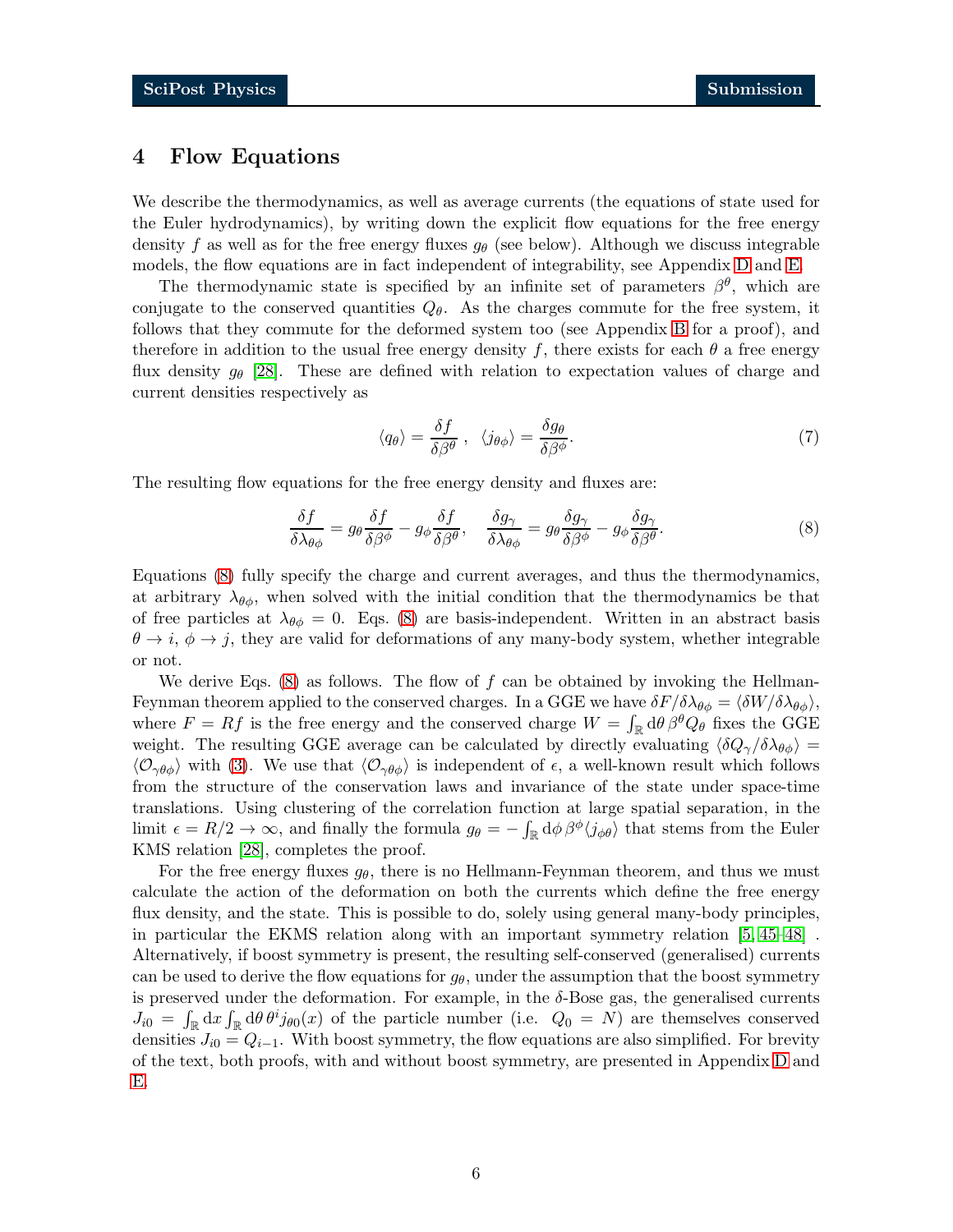# <span id="page-6-0"></span>5 Thermodynamic Bethe ansatz

The thermodynamics of an integrable model is completely fixed by appropriate "scattering data": the one-particle eigenvalues  $w(\theta)$  of the GGE weight W (fixing the state), and  $p(\theta)$ of the momentum  $P$  (fixing the spatial direction), the particle statistics, and the S-matrix  $S_{\lambda}(\theta, \phi)$ . The average currents further require the extra ingredient of the dynamics, encoded within the one-particle eigenvalue  $E(\theta)$  of the energy. Once these are known, the TBA formalism gives the free energy density and flux. The structure of TBA appears to be very universal  $[49–52]$  $[49–52]$ . Here we show that the generalised TT-deformation provides a novel derivation of TBA. To be more precise, we shall show that by solving the flow equations of a generalised TT-deformed theory parameterised by  $\lambda_{\theta\phi}$ , which was shown to be equivalent to the integrable model whose phase shift is  $\lambda_{\theta\phi}$  in Sect. [3,](#page-3-0) we obtain the free energy and the free energy fluxes that coincide with those of the corresponding integrable system. This is achieved by using the explicit flow equations for f and  $g_{\theta}$  derived above, and showing that the TBA solves these equations with the appropriate free-particle initial condition (at  $\lambda_{\theta\phi} = 0$ ). As the equations form a closed first-order system, a smooth solution is unique.

In general, again assuming a single particle species, the free energy density and fluxes are given, in TBA, by

$$
f = -\int_{\mathbb{R}} \frac{\mathrm{d}p(\theta)}{2\pi} L(\varepsilon(\theta)), \quad g_i = -\int_{\mathbb{R}} \frac{\mathrm{d}h_i(\theta)}{2\pi} L(\varepsilon(\theta)), \tag{9}
$$

where  $\varepsilon$  is the pseudo-energy, solving a certain integral equation, and  $-L(\varepsilon)$  is the free energy function, depending generally only on the particle statistics [\[53\]](#page-23-4). The expression for  $g_i$  was derived for various classes of integrable models [\[38,](#page-22-10)[39,](#page-22-11)[54–](#page-23-5)57] and reads  $2\pi g_{\theta} = -dL(\varepsilon(\theta))/d\theta$ in the asymptotic rapidity basis.

By [\(6\)](#page-4-2), f and  $g_{\theta}$  depend on  $\lambda_{\theta\phi}$  via the scattering phase  $-i \log S_{\lambda}(\theta, \phi) = -(\lambda_{\theta\phi} - \lambda_{\phi\theta})$ . Elementary calculations show that they satisfy [\(8\)](#page-5-1), see Appendix [F.](#page-18-0) As the TBA manifestly gives the free-particle thermodynamics at constant  $S(\phi, \theta)$  (the initial condition at  $\lambda_{\theta\phi} = 0$ ), we have established, without the use of the Bethe ansatz or integrability structures, that the thermodynamics of generalised  $TT$ -deformed free theories is that of integrable systems with corresponding scattering data. The particle statistics, momentum and other one-particle eigenvalues, and GGE, are encoded in the initial condition of the flow, while the S-matrix is generated by the deformation. This also establishes that generalised  $TT$ -deformations of integrable systems preserve the TBA structure.

## <span id="page-6-1"></span>6 S-matrix Analyticity and Bound States

For simplicity of the following discussion, we focus on relativistic models, assuming that the (1+1)-dimensional Poincaré symmetry remains intact after deformation, with  $\lambda_{\theta\phi} = \lambda_{\theta-\phi}$ . The initial condition of the flow is  $S(\theta) = \pm 1$ , the S-matrix for a bosonic/fermionic system respectively.

General QFT considerations imply that the S-matrix can be analytically continued in rapidity space, with specific analyticity constraints related to the existence of bound states and other physical properties of the QFT. Without bound states,  $S_{\lambda}(\theta)$  should be analytic for all  $\theta$  in the physical strip  $0 \leq \text{Im}(\theta) \leq \pi$  and should satisfy a number of properties, including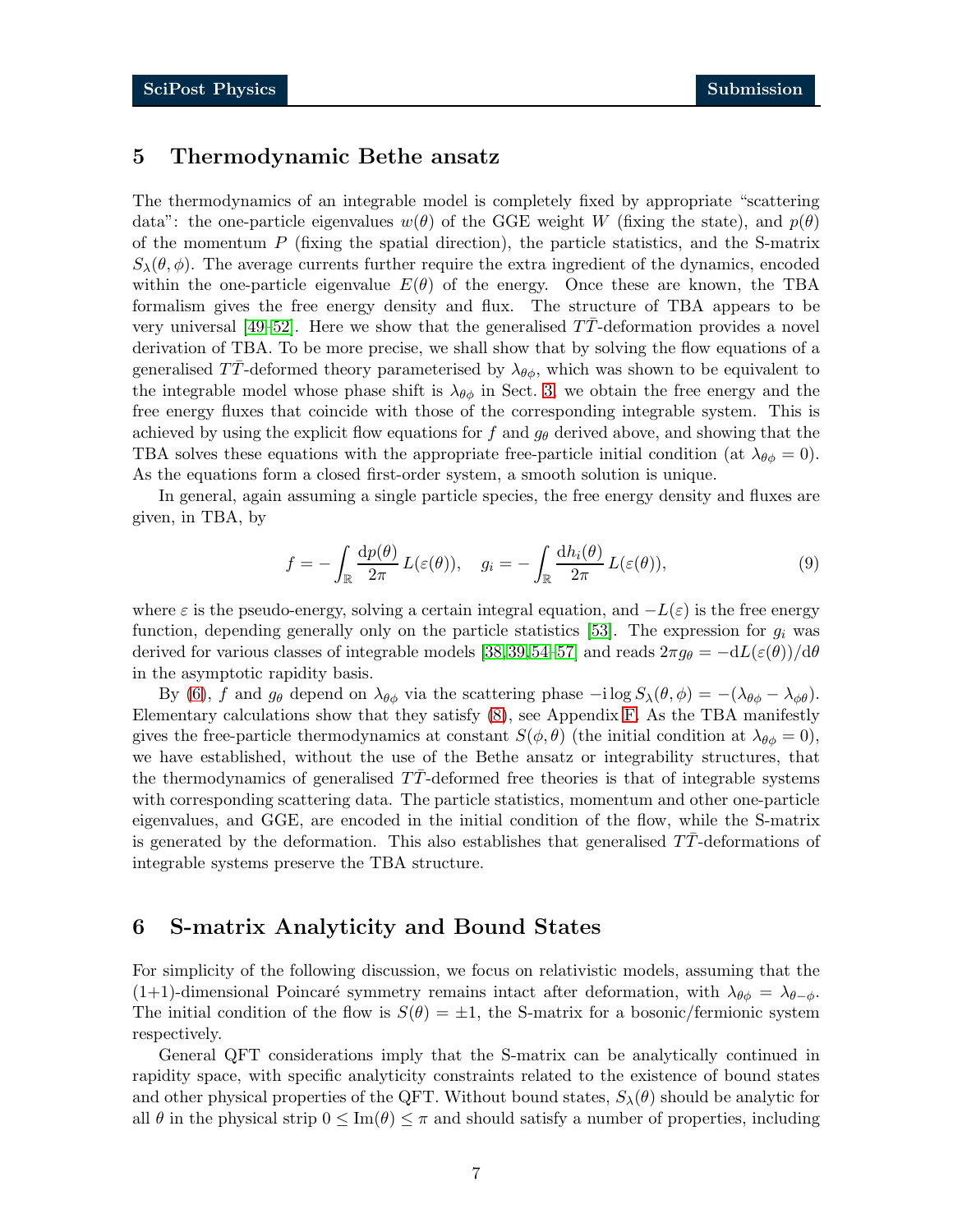unitarity and crossing symmetry. It turns out that such constraints restrict the form of  $\lambda_{\theta}$  to a CDD factor:  $\lambda_{\theta} - \lambda_{-\theta} = \sum_{s} \alpha_{s} \sinh(s\theta)$  for s odd, the deformations considered in [\[9,](#page-20-7)[14](#page-21-1)[–16\]](#page-21-12). These values of s are in fact the spins allowed for local charges, and this corresponds to the original Smirnov-Zamolodchimov deformations with local charges.

Yet, the deformation [\(6\)](#page-4-2) holds for the physical S-matrix, with real rapidities, and imposes no such strong analyticity constraints: there is no reason to restrict  $\lambda_{\theta}$  to CDD factors. In particular, deformations with quasi-local charges must break some analyticity requirements. This may still lead to a UV-complete QFT, but a puzzle is that if  $S_{\lambda}(\theta)$  has singularities which represent bound states according to the analytic S-matrix theory, the nuclear democracy principle states that new particle species must be present in the spectrum. Where are these particles in the deformed S-matrix and TBA? A possible scenario is that in such cases, Eq. [\(6\)](#page-4-2) only gives the scattering amplitudes for the original particles. Other amplitudes, involving stable compounds, exist, but must be evaluated from [\(6\)](#page-4-2) by bootstrap methods [2]. Further, although with more particle species, new conserved quantities emerge, the deformed GGE does not involve such conserved quantities: the associated "temperatures" are zero from the outset. Thus the TBA formulation only involves the original particle species, as per our general result. This submanifold of the full GGE of the deformed model is meaningful, as it is stable under hydrodynamic evolution (much like gases of KdV solitons without phonon modes [\[58\]](#page-23-6) and zero-entropy GHD [\[59\]](#page-23-7)). We emphasise that if no new particle species appears, our results give the full deformed S-matrix, and the TBA for the full deformed GGE.

As in [\[9\]](#page-20-7), the generalised TT-deformations do not need to realise UV complete QFTs. As mentioned, the deformations apply equally well to other many-body models (such as gases and spin chains), and even when applied to QFT, the deformed theory may have nontrivial small-distance physics. This depends on the specific form of  $\lambda_{\theta}$ . We believe that a well-defined many-body system is obtained after deformation without strong constraints on the analytic structure of  $\lambda_{\theta}$ . One fundamental constraint of many-body physics is that on the kernel  $\log S(\theta)$  in the TBA formulation, which arises from the KMS relation [\[28\]](#page-21-11); the anti-symmetric form of the exponent in [\(6\)](#page-4-2) immediately fulfills it.

The analysis can be extended to situations where the initial Hamiltonian contains several species of particle;  $\theta$  becomes a double index, gathering the rapidity and the particle species. The generalisation of the deformation to this situation is presented in Appendix [C.3.](#page-12-1) It is able to produce arbitrary diagonal scattering matrices, as well as certain types of non-diagonal scattering.

# <span id="page-7-0"></span>7 Conclusion

In this paper we explored the space of integrable systems by introducing a new class of integrable deformations of Smirnov-Zamolodchikov type. They are based on the scattering basis for the complete space of extensive conserved charges, and contain the deformations considered by Smirnov and Zamolodchikov as a particular subset. Concentrating on theories with a single particle species, we showed that these generalised  $TT$ -deformations can yield generic S-matrices. We showed from basic principles, without using integrability, that the thermodynamics of the deformed theories coincides with that obtained by TBA. In particular, this gives an alternative way of deriving the GGE averages of currents, which does not involve the Bethe ansatz  $[5, 41, 42]$  $[5, 41, 42]$  $[5, 41, 42]$  or the assumption of boost invariance  $[42]$ . Combining the  $\eta$ -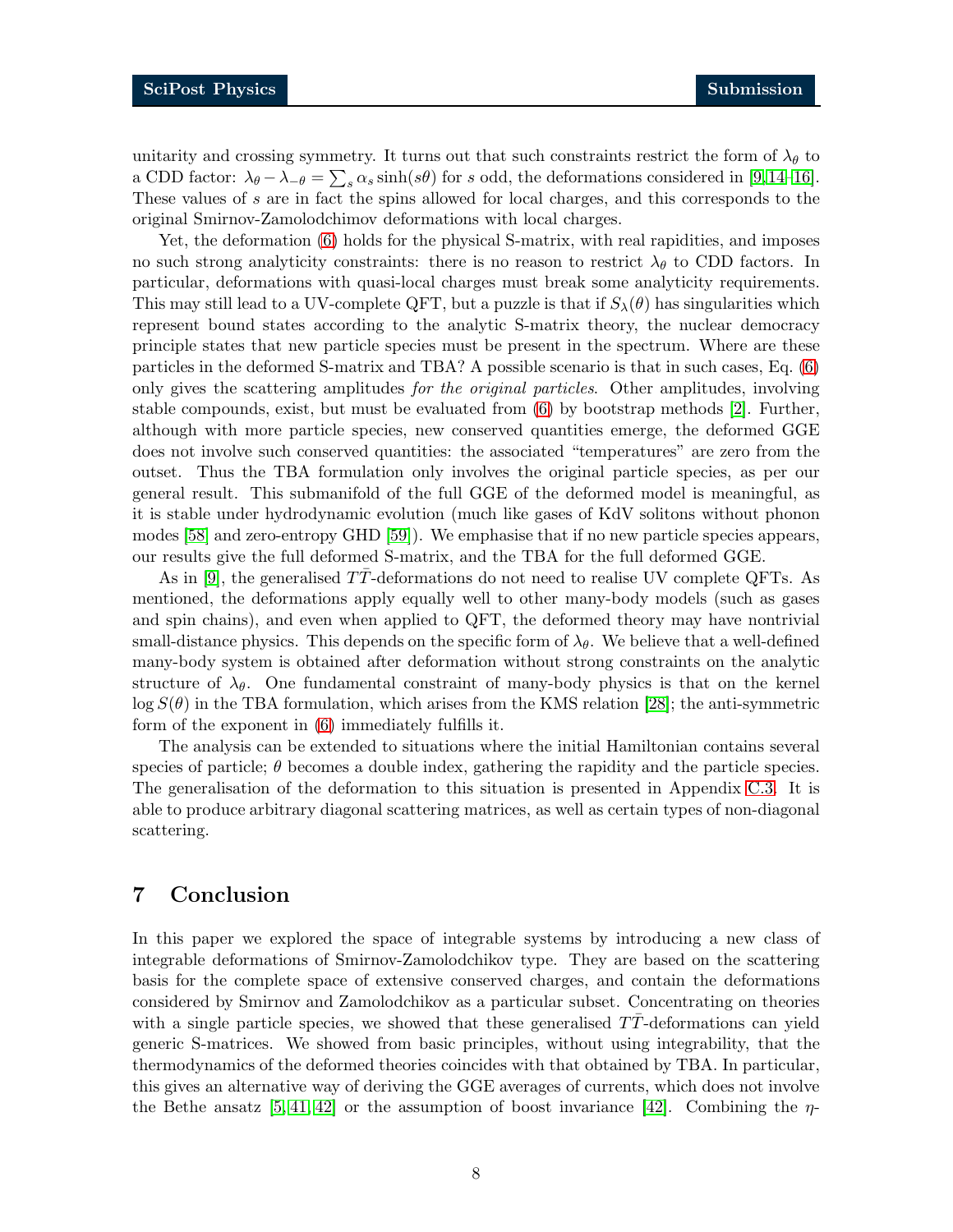deformations of the energy, the boost  $\kappa$ -deformations, and the generalised TT-deformations, one obtains generic deformations of all main ingredients of TBA, thus generically, we conjecture, the full tangent space  $T\Sigma^{\text{Int}}$ . This can generate a large class of integrable models, quantum or classical.

When the deformed theory admits bound states of the original particles, the S-matrix  $(6)$ must be supplemented by matrix elements involving the bound states (obtained by bootstrap), and the flow equations [\(8\)](#page-5-1) only reproduce a (stable) subset of the GGE of the deformed theory. At points of the deformation where bound states appear, the manifold  $\Sigma^{\text{Int}}$  is singular. At such points, reconstructing the full GGE within the formalism of generalised  $T\bar{T}$ -deformations is an important open question.

If the deformed theory happens to have the S-matrix of a known model, these theories are equivalent by a general principle of IQFT. The S-matrix fixes the set of all form factors (matrix elements of local operators in asymptotic states), by the bootstrap principle. Hence it fixes the set of local operators and their correlations. The precise relation between the local operators, as expressed in terms of fields, is however highly nontrivial. It is likely similar to that between the sine-Gordon model and the Thirring model: it has long been known that, while the local observable structures of the two models differ, the two models possess the same S-matrix, and are hence equivalent [\[60\]](#page-24-0).

Finally, although we implicitly focused on the massive case, generalised  $T\bar{T}$ -deformations are equally applicable to massless models (with a slight abuse of the notion of asymptotic states). In particular, one can deform a CFT without introducing scattering between right and left movers, which should yield arbitrary CFTs according to [\[61\]](#page-24-1). It would be very interesting to work out specific examples.

## <span id="page-8-0"></span>8 Acknowledgements

BD is grateful to O. A. Castro-Alvaredo for comments and discussions. TY thanks M. Medenjak for comments. JD acknowledges funding from the EPSRC Centre for Doctoral Training in Cross-Disciplinary Approaches to Non-Equilibrium Systems (CANES) under grant EP/L015854/1.

# <span id="page-8-1"></span>A Quasi-local charges in free Majorana fermions

It is instructive to see how quasi-local charges can be obtained in free systems, such as the free Majorana fermion theory, whose Hamiltonian reads

$$
H = \frac{1}{2} \int_0^R dx \left[ i v (\psi_R \partial_x \psi_R - \psi_L \partial_x \psi_L) + 2 i \psi_R \psi_L \right],
$$
 (10)

where  $\psi_R$  and  $\psi_L$  are real chiral fermions, v is the Fermi velocity (in the interpretation of the Majorana fermion as the emergent low-energy mode near the Fermi edge), and we set  $m = 1$ . The Hamiltonian is diagonalised in the infinite volume as

$$
H = \int_{\mathbb{R}} d\theta \cosh(\theta) Q_{\theta}, \quad Q_{\theta} := Z_{\theta}^{\dagger} Z_{\theta}
$$
 (11)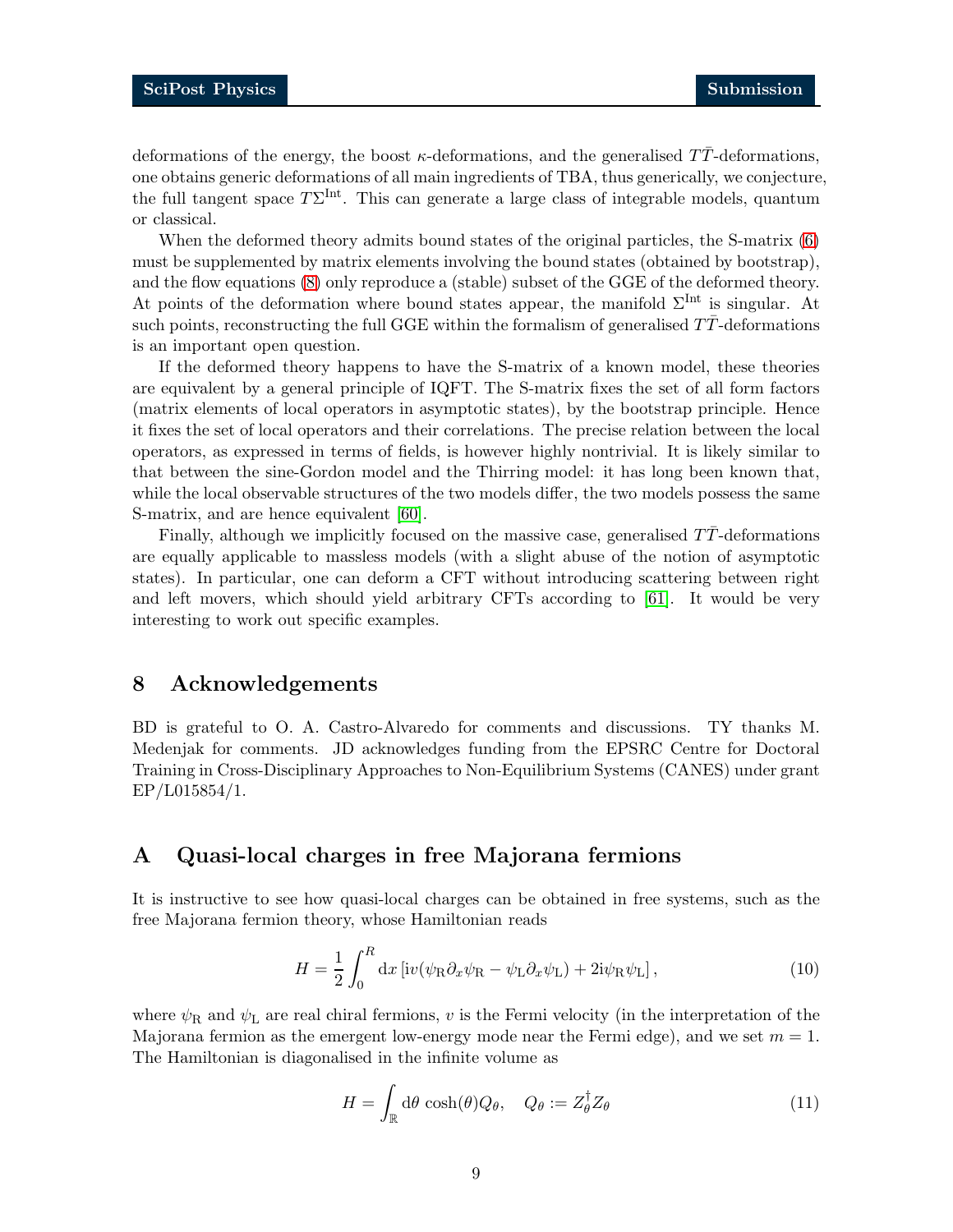where  $Z_{\theta}$  satisfies  $\{Z_{\theta}^{\dagger}$  $\{\vectheta}_\theta, Z_{\theta'}\} = \delta(\theta - \theta')$ , and is given by a linear combination of  $\psi_R$  and  $\psi_L$ . Clearly any charge of the form  $W = \int_{\mathbb{R}} d\theta \beta^{\theta} Q_{\theta}$  is conserved, and a GGE is thus characterised by a potential function  $\beta^{\theta}$  of  $\theta$ . The only requirement is that it should guarantee clustering of correlation functions; for instance, a sufficient condition is that  $\beta^{\theta}$  be analytic in a neighbourhood of R and sufficiently increasing as  $|\theta| \to \infty$ . More related to the present work, at the linearised level, describing the tangent to the manifold of states,  $\delta\beta^{\theta}$  constitute a (un-normalisable) basis for the space  $L^2(\mathbb{R}, \rho_F)$  with  $\rho_F(\theta) = (1 + e^{\beta \theta})^{-1}$  the Fermi density of states [\[26\]](#page-21-9).

The charge can also be written as

$$
W = \int_{\mathbb{R}^2} dxdy \,\psi^{\dagger}(x)\tilde{\beta}(x-y)\psi(y),\tag{12}
$$

where  $\tilde{\beta}(x) = \int_{\mathbb{R}} d\theta \beta^{\theta} e^{-ip(\theta)x}$  with momentum  $p(\theta) = \sinh(\theta)$ , and  $\psi$  is some linear combination of  $\psi_R$  and  $\psi_L$ . Quasi-locality of the charge is ensured by requiring that  $\beta(x)$  decay exponentially. Such a choice of  $\beta^{\theta}$  is always possible, and one example was found in [\[35\]](#page-22-5).

## <span id="page-9-0"></span>B Commutativity of conserved charges

A hallmark of integrable systems is the commutativity of conserved charges. This property can be directly checked for the generalised  $TT$ -deformations.

We begin by associating a generalised time  $t_j$  to each conserved quantity  $Q_j$  by a generalised Heisenberg equation,  $\partial_{t_i}\mathcal{O}=i[Q_i,\mathcal{O}]$ , where  $\mathcal O$  is any local observable. This construction is valid if the charges are in involution. From this we can write the generalised conservation law

<span id="page-9-1"></span>
$$
\partial_{t_i} j_{jk} = \partial_{t_j} j_{ik}.\tag{13}
$$

This follows from

$$
\partial_{t_i}\partial_x j_{jk} = -\partial_{t_i}\partial_{t_j} q_k = -\partial_{t_j}\partial_{t_i} q_k = \partial_{t_j}\partial_x j_{ik}.
$$
\n(14)

Indeed this implies that  $\partial_{t_i} j_{jk} - \partial_{t_j} j_{ik}$  is independent of x, and hence proportional to the identity operator. As this expression vanishes in any equilibrium state by virtue of the Gibbs form  $\rho \propto e^{-\beta^i Q_i}$ , the coefficient is 0 and Eq. [\(13\)](#page-9-1) holds. This expression contains the usual charge conservation equation, as generally  $H = h^{i}Q_{i}$  for some coefficients  $h^{i}$ , and thus  $i[H, q_k] = h^i \partial_{t_i} q_k = -h^i \partial_x j_{ik}$ . This allows us to identify the physical currents  $j_k = h^i j_{ik}$ .

Now, recall that charges  $Q_i$  are deformed by

<span id="page-9-2"></span>
$$
\delta Q_i = \int_{\mathbb{R}} d\theta \int_{-\infty}^{\theta} d\eta \, \delta \lambda_{\theta \eta} \mathcal{O}_{i\theta \eta} \tag{15}
$$

with

$$
\mathcal{O}_{i\theta\eta} = \int_0^R dx (q_\theta(x-\epsilon)j_{i\eta}(x) - j_{i\theta}(x-\epsilon)q_\eta(x)).
$$
\n(16)

Then the accumulation of the infinitesimal deformations gives rise to a flow of the deformed theories.

Commutativity of the charges,  $[Q_i, Q_j] = 0$ , along the flow follows from Eq. (4), (5) in the main text, under the assumption that currents vanish at infinity: in this case, the flow is indeed a Hamiltonian flow generated by  $X_{\theta\eta}$ . It is also possible to show the result in finite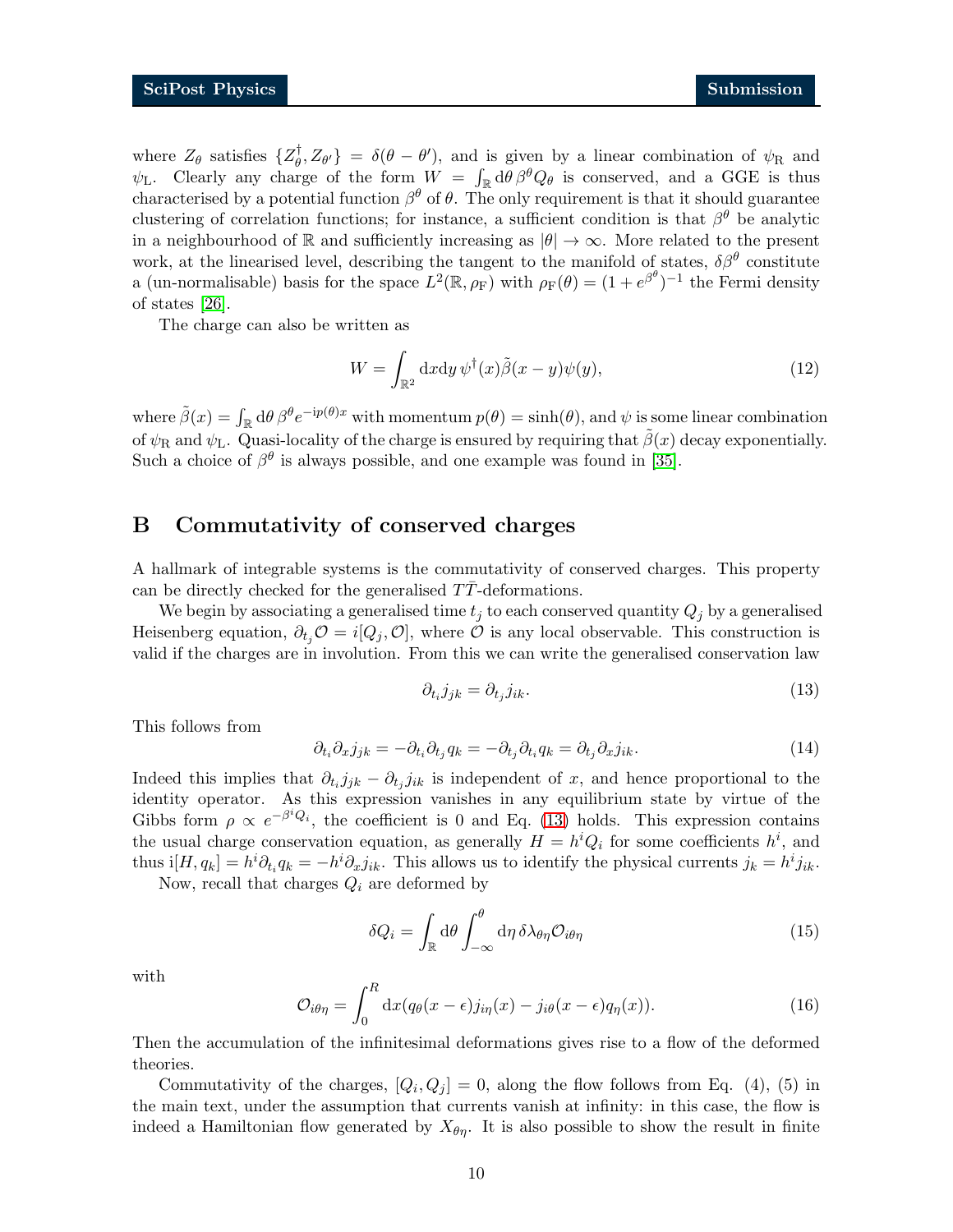volumes, directly using the transformation [\(15\)](#page-9-2), without asymptotic assumptions. For this purpose, assume that, at some point along the flow, the charges mutually commute. Then the variation of the commutator  $[Q_i, Q_j]$  along the flow at this point can be computed as

$$
\delta[Q_i, Q_j] = [\delta Q_i, Q_j] + [Q_i, \delta Q_j]
$$
  
\n
$$
= \int_{\mathbb{R}} d\theta \int_{-\infty}^{\theta} d\eta \, \delta \lambda_{\theta \eta}
$$
  
\n
$$
\times \int_{0}^{R} dx ([q_{\theta}(x - \epsilon)j_{i\eta}(x), Q_j] - [j_{i\theta}(x - \epsilon)q_{\eta}(x), Q_j]) - \{i \leftrightarrow j\}
$$
  
\n
$$
= \int_{\mathbb{R}} d\theta \int_{-\infty}^{\theta} d\eta \, \delta \lambda_{\theta \eta} (q_{\theta}(x - \epsilon) [j_{i\eta}(x), Q_j] + [q_{\theta}(x - \epsilon), Q_j]j_{i\eta}(x) +
$$
  
\n
$$
- j_{i\theta}(x - \epsilon) [q_{\eta}(x), Q_j] - [j_{i\theta}(x - \epsilon), Q_j]q_{\eta}(x) - \{i \leftrightarrow j\}
$$
  
\n
$$
= i \int_{\mathbb{R}} d\theta \int_{-\infty}^{\theta} d\eta \, \delta \lambda_{\theta \eta} \int_{0}^{R} dx (q_{\theta}(x - \epsilon) \partial_{t_j} j_{i\eta}(x) - \partial_{x} j_{j\theta}(x - \epsilon) j_{i\eta}(x))
$$
  
\n
$$
+ j_{i\theta}(x - \epsilon) \partial_{x} j_{j\eta}(x) - \partial_{t_j} j_{i\theta}(x - \epsilon) q_{\eta}(x) - \{i \leftrightarrow j\}. \tag{17}
$$

Using the generalised continuity equation  $\partial_{t_i} j_{jk} = \partial_{t_j} j_{ik}$ , which is valid up to  $\lambda_{\theta\phi}$  along the flow, we then find that

$$
\delta[Q_i, Q_j] = -i \int_{\mathbb{R}} d\theta \int_{-\infty}^{\theta} d\eta \, \delta\lambda_{\theta\eta} \int_0^R dx \, \partial_x (j_{j\theta}(x - \epsilon)j_{i\eta}(x) - j_{i\theta}(x - \epsilon)j_{j\eta}(x))
$$
\n
$$
= 0,
$$
\n(18)

where we invoked periodicity. Therefore the charges are still in involution after the infinitesimal deformation, and thus remain so throughout the flow of the generalised  $TT$ -deformation. Of course, the commutativity of the charges in a general basis implies that in the rapidity basis:  $[Q_{\theta}, Q_{\phi}] = 0$  for any  $\theta, \phi \in \mathbb{R}$ .

# <span id="page-10-0"></span>C Deformed 2-Particle S-matrix

### <span id="page-10-1"></span>C.1 Classical Mechanics

In order to solve the scattering problem in the deformed system, we consider a system of particles on the infinite line. It is convenient to consider the particles to have, in addition to any "soft" interaction, a hard-core potential of width 0. The model should be integrable, with elastic and factorised scattering; for instance this is the case with hard-core but otherwise free particles. The hard-core condition has the benefit of preserving the ordering of the particle positions, that is  $x_n(t) > x_m(t)$  if  $n > m$  for all times t [\[13\]](#page-21-0). This simplifies the calculation, and it is clear that the dynamics of this system can be mapped to that of a system of particles without hard core by particle exchanges at collisions. Here and below,  $x_n$ ,  $p_n$  are the canonical coordinates.

We then have that:

<span id="page-10-2"></span>
$$
X_{\theta\phi} = -\sum_{n>m} \delta\left(\theta - p_m\right) \delta\left(\phi - p_n\right),\tag{19}
$$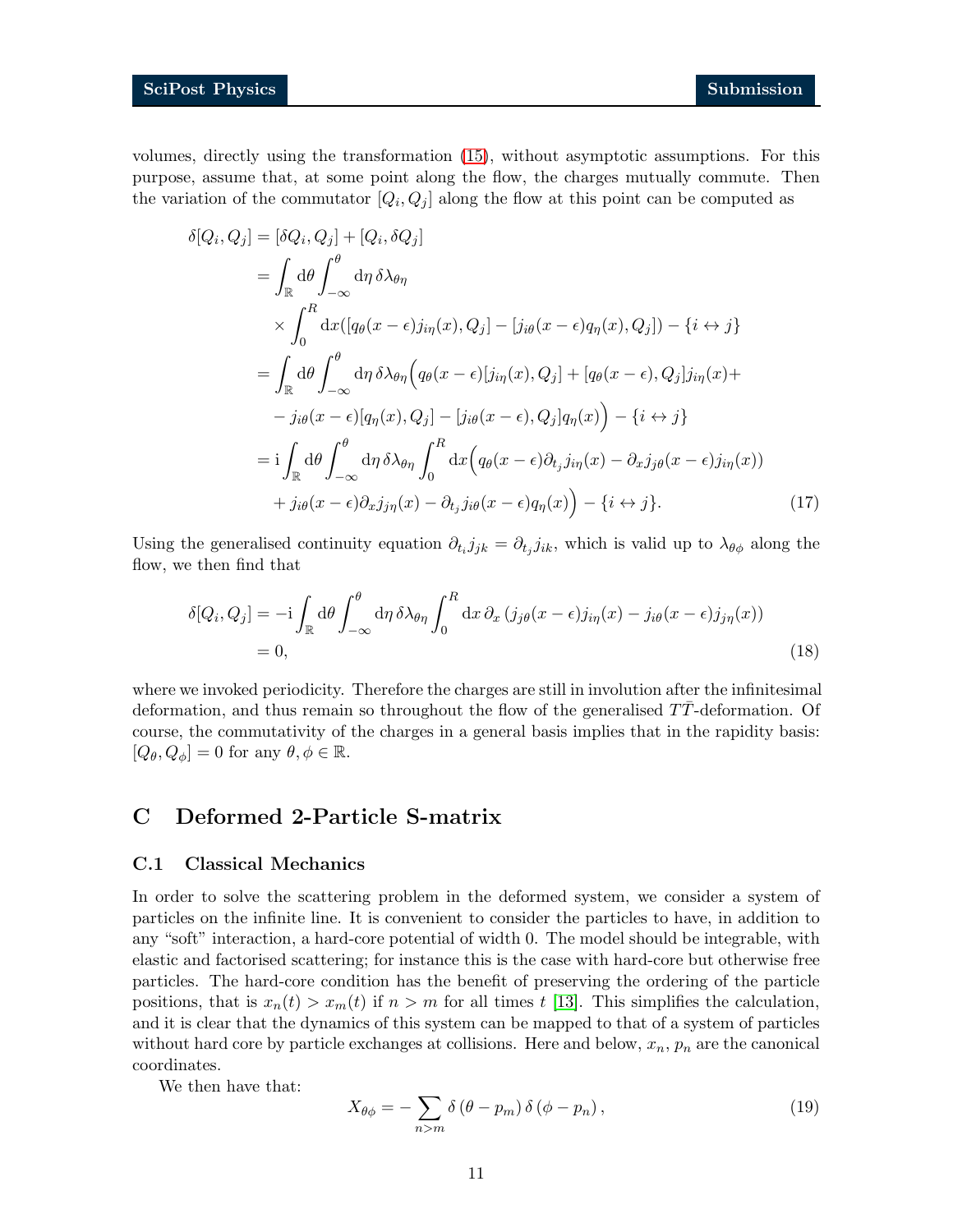We can use this result to calculate the flow of the canonical variables with respect to  $\lambda_{\theta\phi}$ , where we have trivially that  $\{p_i, X_{\theta\phi}\}=0$ , and (recall that we restrict to  $\theta \ge \phi$ ):

$$
\{x_i, X_{\theta\phi}\} = \partial_\theta \sum_{n>i} \delta\left(\theta - p_i\right) \delta\left(\phi - p_n\right) + \partial_\phi \sum_{i>n} \delta\left(\theta - p_n\right) \delta\left(\phi - p_i\right),\tag{20}
$$

where we shifted the derivatives onto the variables  $\theta$ ,  $\phi$ .

We would like to construct the solution for all  $\lambda_{\theta\phi}\neq 0$ . Under the flow, there is no guarantee, in general, that the positions  $x_i$  stay ordered. However, for the scattering calculation, this is not important. Indeed, in the asymptotic in- and out-regions, at large  $t \to \pm \infty$ , we have  $x_i(t) \sim p_i^{\text{in,out}}$  $i^{in,out}$ , where  $p_i^{in,out}$  $i_i^{\text{in,out}}$  are the asymptotic momenta. Therefore, positions are widely separated, and finite deformations along the flow cannot change their order. It is then a simple matter to solve the above equations. We obtain the following momentum shifts due to the deformation:

$$
\Delta p_i = 0. \tag{21}
$$

and the following position shifts (in the asymptotic regions),

$$
\Delta x_i = -\sum_{i>n} \Theta(p_n - p_i) \partial_{p_i} \lambda_{p_n p_i} - \sum_{n>i} \Theta(p_i - p_n) \partial_{p_i} \lambda_{p_i p_n}
$$
(22)

where  $\Theta(p)$  is the step function. Note that after the deformation, particles still exchange their momenta at the collision, as this cannot be continuously modified by the flow thanks to  $\Delta p_i = 0$ . As is clear from [\(19\)](#page-10-2) with  $\theta > \phi$ , in the asymptotic in region the deformation is nontrivial as  $p_i^{\text{in}} > p_{i+1}^{\text{in}}$ , while in the asymptotic out region, it is trivial as momenta have exchanged their order.

The S-matrix is calculated in the usual fashion by solving the 2-particle problem. We are looking for the scattering shifts of the "quasi-particles" of the resulting integrable model: these are the momentum tracers. Using, in the asymptotic regions,  $p_1 \equiv p_1^{\text{in}} > p_2 \equiv p_2^{\text{in}}$  and  $p_2^{\text{out}} > p_1^{\text{out}}$ , the scattering shifts  $\varphi_{1,2}$  of the momentum tracers for  $p_1$  and  $p_2$  (by convention, the amount shifted to the left (right) for  $p_1$   $(p_2)$ ), are

$$
\Delta x_1^{\text{in}} - \Delta x_2^{\text{out}} = \varphi_1 = -\partial_{p_1} \lambda_{p_1 p_2}
$$
\n(23)

$$
\Delta x_1^{\text{out}} - \Delta x_2^{\text{in}} = \varphi_2 = \partial_{p_2} \lambda_{p_1 p_2}.
$$
\n(24)

Using  $\varphi_1 = \partial_{p_1}(-i \log S(p_1, p_2))$  and  $\varphi_2 = \partial_{p_2}(-i \log S(p_2, p_1))$ , this leads us to identify:

$$
S_{\lambda}(p,q) = e^{-i(\lambda_{pq} - \lambda_{qp})} S(p,q).
$$
\n(25)

This construction gives a Hamiltonian version of the "flea gas" algorithm [\[20\]](#page-21-5). The latter takes care, in an algorithmically sensible way but not as a Hamiltonian time evolution, of the potential particle ordering problems that may emerge at finite densities when introducing momentum-dependent scattering lengths. It would be interesting to analyse the precise effect of the  $\lambda$  flow discussed here not just in the asymptotic large-time regions but at finite times, in order to see how this Hamiltonian formulation takes care of such ordering issues.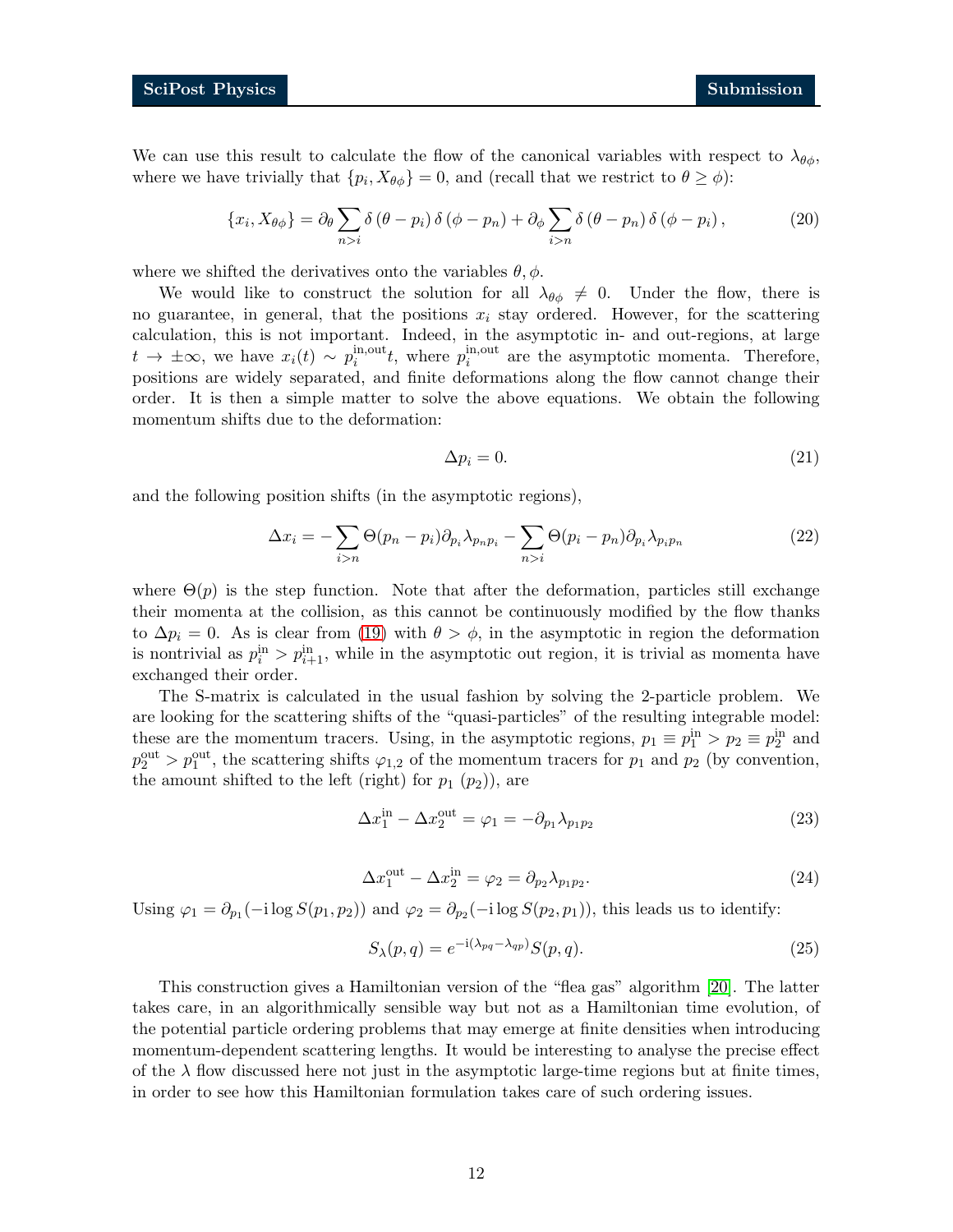### <span id="page-12-0"></span>C.2 Quantum Mechanics

The required proof is presented in full detail in Ref. [\[12\]](#page-20-10), section 3.2 and Appendix B, and is thus not repeated. The trivial alteration required is taking the sum over all  $\nu$  with the terms  $h_{\nu}(\theta) = \delta(\theta - \nu)$ , and the calculation follows immediately.

#### <span id="page-12-1"></span>C.3 Multiple Particle Species and Charges

Consider a system with several particle species, labelled by the Latin index  $i = 1, \dots, N$ . For simplicity we will again concentrate on the classical case, the quantum case following similarly to the above.

There are many ways of implementing the many-species dynamics, but one way, which is perhaps most natural from the viewpoint of integrable scattering, is to keep together species with momenta. For this purpose, it is then convenient to use the description without hard core, where, in the un-deformed model, particles go through each other upon collisions (that is, there is no hard-core collision, although there may be still soft interaction). In this description, momentum tracers are the real particles themselves, and are then tracers of the doublet momentum-species.

In this description, particle order is not kept throughout time; however, for the analysis of scattering, it is sufficient to concentrate on the regions of large time, where particle order is invariant. It is convenient to still use the canonical variables  $x_n, p_n$ , and associated a species value  $i_n$  to each pair (essentially, grouping the particle labels into species groups). We will assume the ordering  $x_1 < x_2 < \ldots < x_N$  as  $t \to \infty$ , and hence the opposite order as  $t \to \infty$ . We then have  $p_1 > p_2 > \ldots > p_N$  at both  $t \to \pm \infty$ .

We can then introduce the generator of the deformation:

$$
X_{\theta\phi}^{ij} = -\int_0^R dy \int_0^{y-\epsilon} dx \, q_\theta^i(x) q_\phi^j(y), \quad \theta \ge \phi,
$$
 (26)

where the charge densities now carry a dual label, referring to the rapidity and species. Again we can write an explicit expression for the charge density:

$$
q_{\theta}^{i}(x) = \sum_{n=1}^{N} \delta(x - x_{n}) \delta(\theta - \theta(p_{n})) \delta_{i, i_{n}}.
$$
\n(27)

Taking into account the particle orderings in the in and out asymptotic regions, we then have

$$
X_{\theta\phi}^{ij} = \begin{cases} -\sum_{n>m} \delta(\theta - p_m) \delta(\phi - p_n) \delta_{i,i_m} \delta_{j,i_n} & (t \to -\infty) \\ -\sum_{n < m} \delta(\theta - p_m) \delta(\phi - p_n) \delta_{i,i_m} \delta_{j,i_n} & (t \to \infty). \end{cases} \tag{28}
$$

As in the single-species case (which was done in the hard-core picture)  $X_{\theta\phi}^{ij}$  is nontrivial (trivial) in the in (out) region, as follows from the ordering on momenta. A calculation as in section [C.1](#page-10-1) gives the following deformed scattering matrix:

$$
S_{\lambda}(p,q)_{ij} = e^{-i(\lambda_{pq}^{ij} - \lambda_{qp}^{ji})} S(p,q)_{ij}
$$
\n
$$
(29)
$$

where  $S(p,q)_{ij}$  is the two-body scattering amplitude of particles of momentum p and species i, against particle of momentum  $q$  and species  $j$ , in the un-deformed system. This reproduces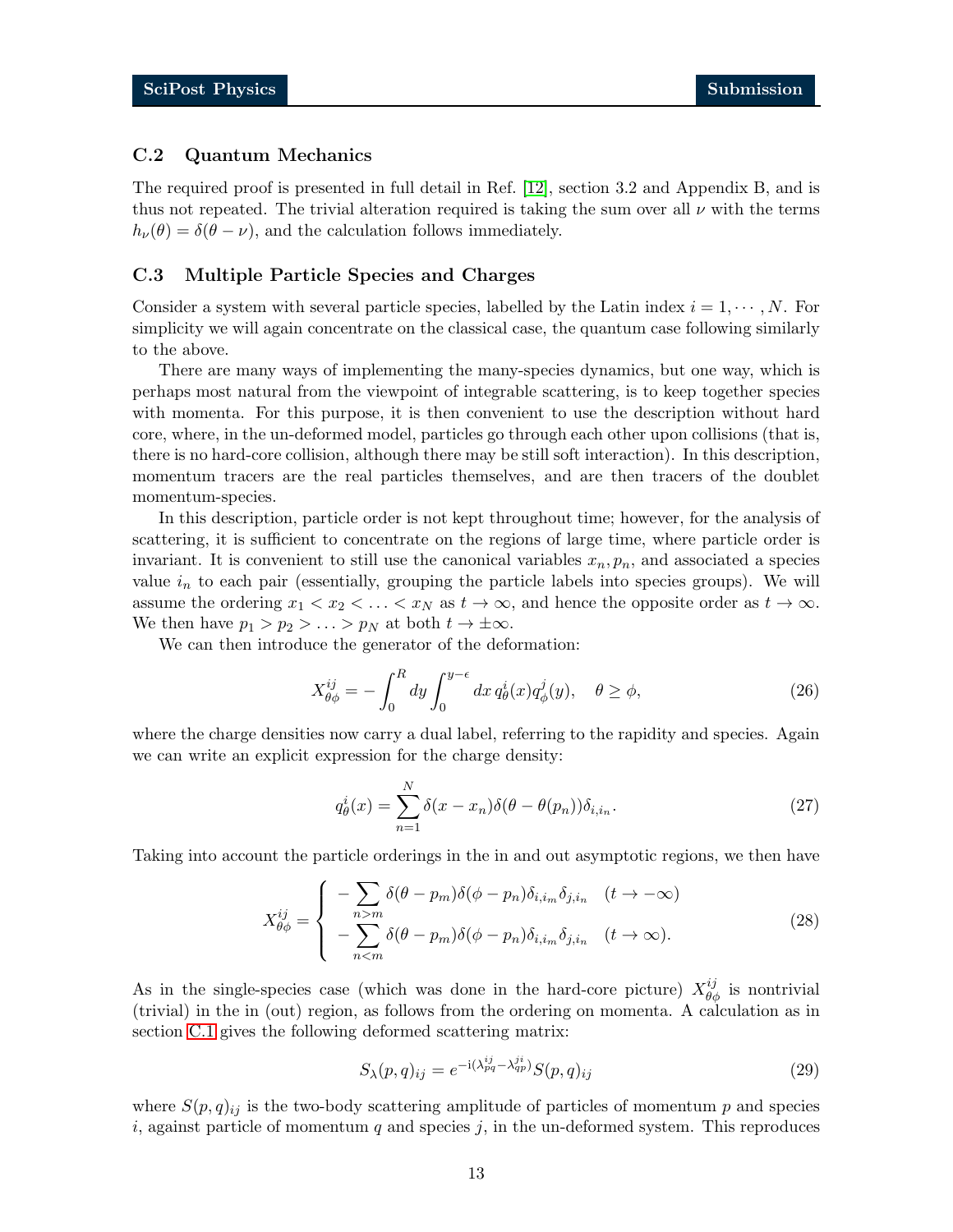arbitrary diagonal scattering, where two-body processes represent pure transmission, with zero reflection amplitudes.

We finally mention that it is also possible to consider a hard-core picture of the multispecies system. In contrast to the single-species case, this, however, leads to a fundamentally different deformation of the scattering:with a hard core, particle species do not follow the momentum. There is, as a consequence, nontrivial reflection. We can write an explicit expression for the charge density:

$$
q_{\theta}^{i}(x) = \sum_{n=1}^{N_i} \delta(x - x_n^{i}) \delta(\theta - \theta(p_n^{i})),
$$
\n(30)

where  $(x_n^i, p_n^i)$  are the canonical coordinates of the particles of species i, and  $N_i$  is the number of particles of that species. We introduce the following S-matrix elements for the transmission and reflection processes involving particles of type  $i$  and  $j$ :

$$
S_T^{ij} = |A_T^{ij}| e^{i\delta_T^{ij}} , \quad S_R^{ij} = |A_R^{ij}| e^{i\delta_R^{ij}} , \quad i \neq j.
$$
 (31)

Solving the classical problem, we find the following scattering phases:

$$
\delta_R^{ij}(\theta,\phi) = -\left(\lambda_{\theta\phi}^{ij} - \lambda_{\phi\theta}^{ij}\right) , \quad \delta_T^{ij}(\theta,\phi) = -\left(\lambda_{\theta\phi}^{ij} - \lambda_{\phi\theta}^{ji}\right). \tag{32}
$$

Unitarity imposes that  $|A_T|^2 + |A_R|^2 = 1$ , and also the non-trivial condition:

$$
\lambda_{\theta\phi}^{ij} - \lambda_{\theta\phi}^{ji} = \left(n + \frac{1}{2}\right)\pi \,, \ \ n \in \mathbb{Z}.\tag{33}
$$

It would be interesting to further study this construction, in order to establish the space of reflective two-body processes that this deformation gives access to.

# <span id="page-13-0"></span>D Flow Equations for Free Energy Fluxes: Generic Derivation

In this section we will derive the flow equation for the free energy fluxes under the generalised TT¯-deformation. The results of this section are basis-independent: they are independent of the chosen index set for the charges. For instance, taking the indices to be rapidities in the final result [\(55\)](#page-16-1) returns (8) in the main text. The results are based solely on general principles of many-body physics and statistical mechanics, and do not involve concepts of integrability or QFT.

#### <span id="page-13-1"></span>D.1 Action of the  $X$  generator

In this section we calculate the effect of the deformation generator  $i[X_{ab}, \cdot]$  ( $X_{ab}$  is from Eq. (4) in the main text) on the charge and current densities. We consider a homogeneous thermodynamic state in a system of length R with periodic boundary conditions. We take R large enough, which will be taken to infinity later on. We consider a small but nonzero  $\iota > 0$ , and positions  $\iota < x < R - \iota$ ; this avoids additional boundary terms and is sufficient for this derivation.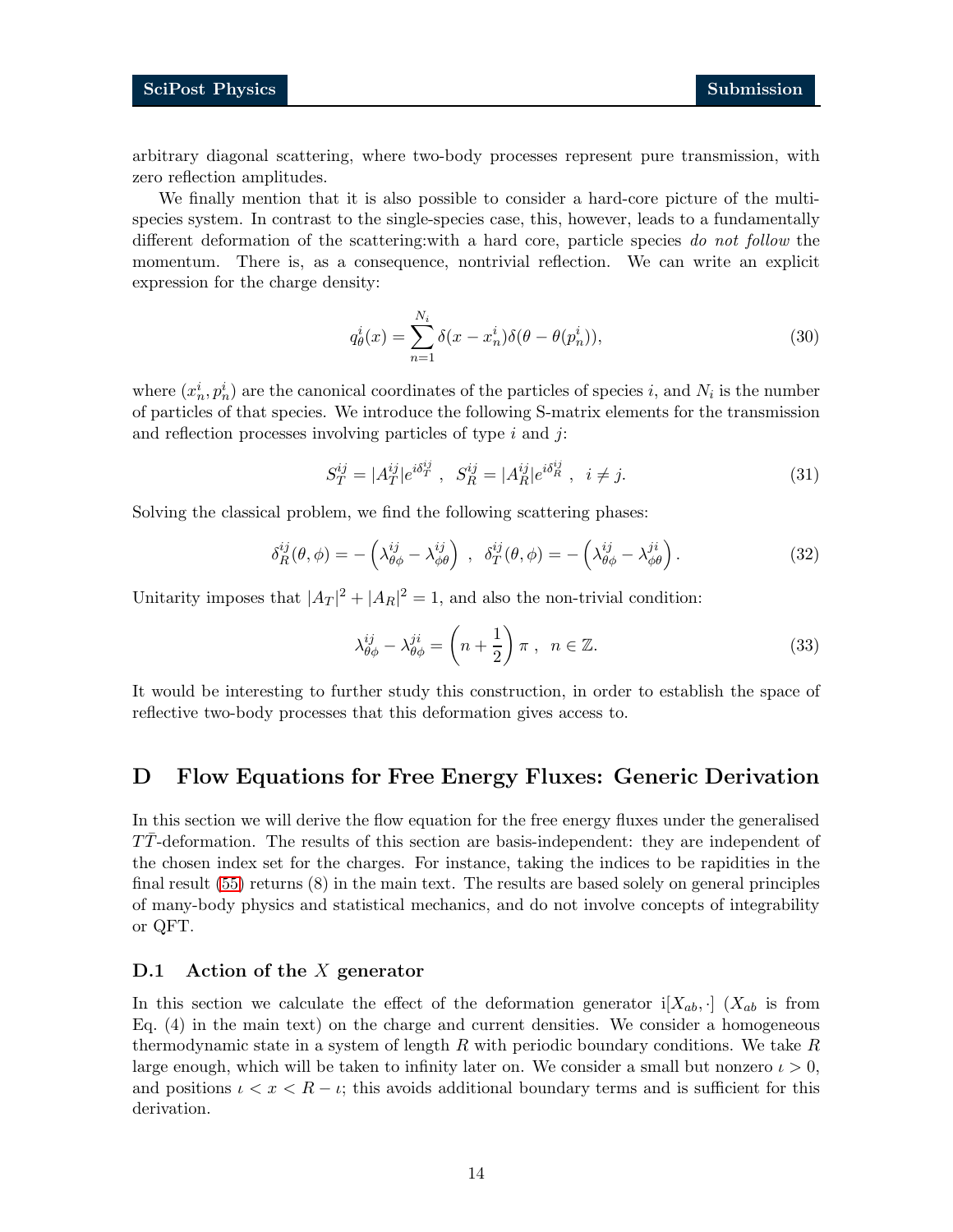Using that  $i[Q_i, j_{kj}] = \partial_{t_i} j_{kj}$ , we deduce, for all  $i < x < R - i$ ,

$$
i\int_0^y dz \left[q_i(z), j_{kj}(x)\right] = \partial_{t_i} j_{kj}(x)\chi(x < y) + \mathcal{O}_{ikj}(x, y)
$$
\n(34)

where  $\mathcal{O}_{ikj}(x, y)$  is nonzero only around  $x = y$ , and is a local observable supported at x for  $x \simeq y$ .  $\chi(x \lt y)$  is the indicator function that gives 1 if  $x \lt y$  and gives zero otherwise. Likewise we have

$$
i\int_{z}^{R} dy \left[q_{i}(y), j_{kj}(x)\right] = \partial_{t_{i}} j_{kj}(x)\chi(x > z) - \mathcal{O}_{ikj}(x, z). \tag{35}
$$

We can now evaluate the effect of the deformation on the currents (here we take the pointsplitting parameter  $\epsilon = 0$  for simplicity):

$$
-[iX_{ab}, j_{ki}(x)] = \int_0^R dy \left( \partial_{t_a} j_{ki}(x) \chi(x < y) q_b(y) + \mathcal{O}_{aki}(x, y) q_b(y) \right) + \int_0^R dz \left( q_a(z) \partial_{t_b} j_{ki}(x) \chi(x > z) - q_a(z) \mathcal{O}_{bki}(x, z) \right) = \partial_{t_k} j_{ai}(x) \int_x^R dy \, q_b(y) + \int_0^x dz \, q_a(z) \, \partial_{t_k} j_{bi}(x) + A_{abki}(x) \tag{36}
$$

where

$$
A_{abki}(x) = \int_0^R dy \, \mathcal{O}_{aki}(x, y) q_b(y) - \int_0^R dz \, q_a(z) \mathcal{O}_{bki}(x, z) \tag{37}
$$

is a local observable at  $x$ . Therefore

<span id="page-14-0"></span>
$$
[iX_{ab}, j_{ki}(x)] = -\partial_{t_k} \left( j_{ai}(x) \int_x^R dy \, q_b(y) + \int_0^x dz \, q_a(z) \, j_{bi}(x) \right) + j_{ai}(x) j_{kb}(x) - j_{ai}(x) j_{kb}(R) - j_{ka}(x) j_{bi}(x) + j_{ka}(0) j_{bi}(x) - A_{abki}(x).
$$
\n(38)

By noticing that the total momentum  $P = p^k Q_k$  for some set  $p^k$ , we see that  $q_i = p^k j_{ki}$ , and thus by contracting [\(38\)](#page-14-0) with  $p^k$  we obtain the deformation of charge densities

$$
[iX_{ab}, q_i(x)] = \partial \Big(j_{ai}(x) \int_x^R dy \, q_b(y) + \int_0^x dz \, q_a(z) \, j_{bi}(x) \Big) + j_{ai}(x) q_b(x) - j_{ai}(x) q_b(R) - q_a(x) j_{bi}(x) + q_a(0) j_{bi}(x) - p^k A_{abki}(x) . (39)
$$

Here  $\partial = -p^k \partial_{t_k} = -i[P, \cdot]$  is the space-derivative operator. Note how it is different from the derivative with respect to the parameter x. Replacing  $\partial$  by  $\partial_x$  can be achieved by simultaneously deleting the terms  $+j_{ai}(x)q_b(R)$  and  $-q_a(0)j_{bi}(x)$  in the second line, because of the boundary terms at  $R$  and  $0$  in the first line. We can then use the methods of Refs. [\[28,](#page-21-11)[37\]](#page-22-7) to establish

$$
p^{k} A_{abki} = (j_{ai}(x) + j_{ia}(x))q_{b}(x) - q_{a}(x)(j_{bi}(x) + j_{ib}(x)),
$$
\n(40)

and we obtain

<span id="page-14-1"></span>
$$
[iX_{ab}, q_i(x)] = \partial \Big(j_{ai}(x) \int_x^R dy q_b(y) + \int_0^x dz q_a(z) j_{bi}(x) \Big) - j_{ia}(x) q_b(x) - j_{ai}(x) q_b(R) + q_a(x) j_{ib}(x) + q_a(0) j_{bi}(x).
$$
(41)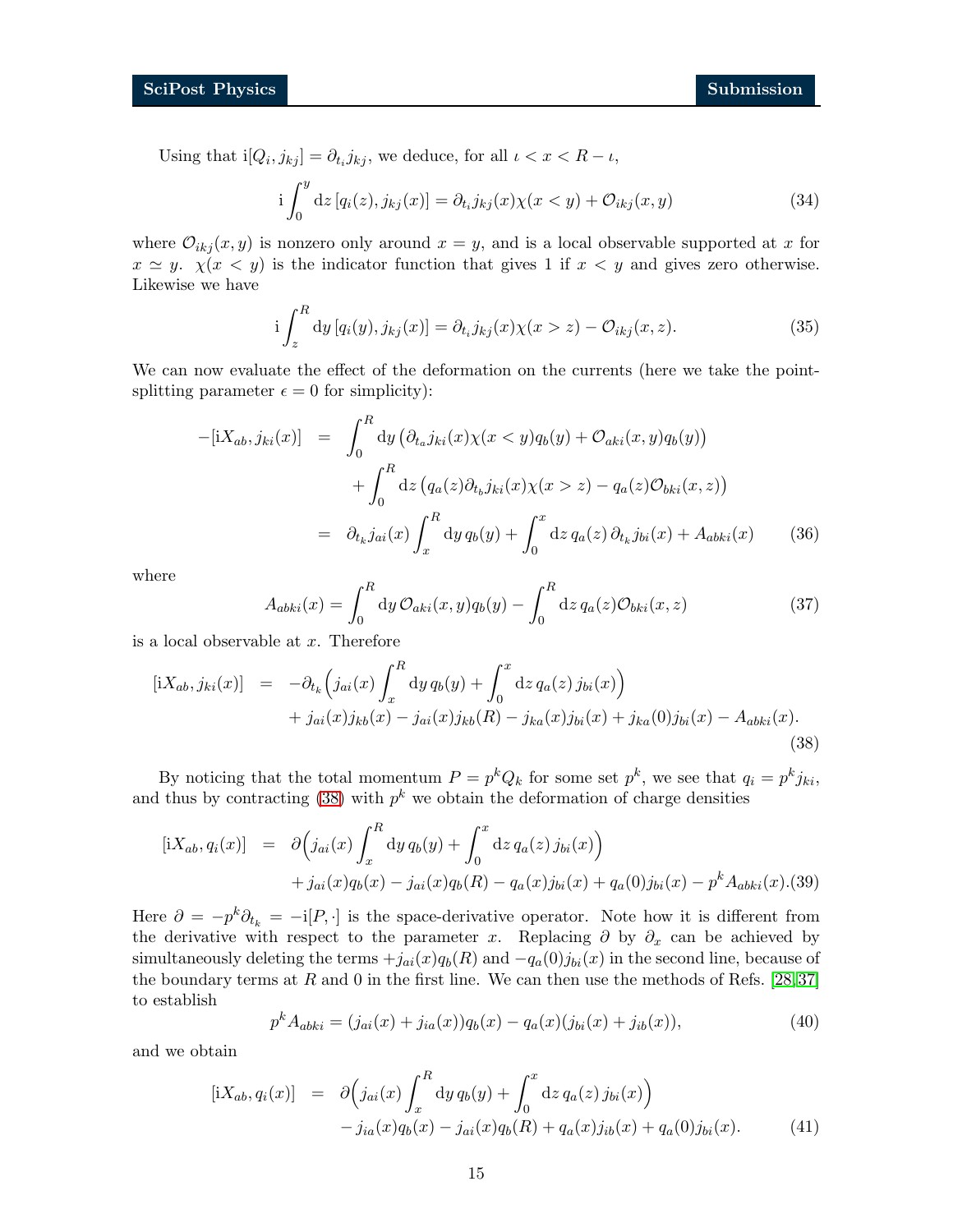Note that we cannot obtain the commutator  $i[X_{a,b}, Q_i]$  by integrating [\(41\)](#page-14-1) over  $x \in [0, R]$ : Eq. [\(41\)](#page-14-1) is valid only for  $\iota < x < R_{\iota}$ . For x near to  $0 \equiv R$ , additional boundary terms appear. Taking into account such boundary terms, the commutator with the total charge is instead given by Eqs.  $(2)$ ,  $(3)$  and  $(5)$  in the main text, that is:

<span id="page-15-2"></span>
$$
\frac{\partial Q_i}{\partial \lambda_{ab}} = i[X_{ab}, Q_i] + Q_a j_{ib}(0) - j_{ia}(0)Q_b.
$$
\n(42)

#### <span id="page-15-0"></span>D.2 Deformations of densities and currents

We now define the deformations of charge densities and currents as (for the charge density, this is in agreement with Eqs. (2), (3) in the main text)

$$
\frac{\partial q_i}{\partial \lambda_{ab}} = q_a j_{ib} - j_{ia} q_b, \quad \frac{\partial j_{ki}}{\partial \lambda_{ab}} = j_{ai} j_{kb} - j_{ka} j_{bi} - A_{abki}.
$$
 (43)

With these definitions, we have

<span id="page-15-3"></span>
$$
\frac{\partial q_i}{\partial \lambda_{ab}} = [iX_{ab}, q_i] + j_{ai}(x)q_b(R) - q_a(0)j_{bi}(x) - \partial o_{abi} \tag{44}
$$

$$
\frac{\partial j_{ki}}{\partial \lambda_{ab}} = \left[ iX_{ab}, j_{ki} \right] + j_{ai}(x) j_{kb}(R) - j_{ka}(0) j_{bi}(x) + \partial_{t_k} o_{abi} \tag{45}
$$

where

$$
o_{abi}(x) = j_{ai}(x) \int_x^R dy \, q_b(y) + \int_0^x dz \, q_a(z) \, j_{bi}(x). \tag{46}
$$

This implies that the conservation laws are preserved "in the bulk": with  $\iota < x < R - \iota$ , using the fact that both  $\partial/\partial \lambda_{ab}$  and  $[iX_{ab}, \cdot]$  are derivations, and using [\(42\)](#page-15-2), we obtain

$$
\frac{\partial}{\partial \lambda_{ab}} (\partial_{t_k} q_i + \partial j_{ki}) = \frac{\partial}{\partial \lambda_{ab}} (\partial_{t_k} j_{li} - \partial_{t_l} j_{ki}) = 0.
$$
\n(47)

#### <span id="page-15-1"></span>D.3 Deformation of free energy fluxes

Now we need to calculate the action of the deformation on the expectation values of currents  $\langle j_{ki} \rangle$  in GGE states parameterised by a density matrix  $\rho \propto \exp(-W)$ , where  $W = \beta^i Q_i$ . We require that the state be clustering, that is  $\langle \mathcal{O}_1(x)\mathcal{O}_2(y)\rangle \to \langle \mathcal{O}_1\rangle\langle\mathcal{O}_2\rangle$  for dist $(x, y) \sim R$ . Using [\(45\)](#page-15-3), we then have

<span id="page-15-6"></span>
$$
\langle [iX_{ab}, j_{ki}(x)] \rangle = \langle \partial_{\lambda_{ab}} j_{ki} \rangle - \langle j_{ai} \rangle \langle j_{kb} \rangle + \langle j_{ka} \rangle \langle j_{bi} \rangle. \tag{48}
$$

We now evaluate the left-hand side using cyclicity of the trace

<span id="page-15-5"></span>
$$
\langle [iX_{ab}, j_{ki}] \rangle = Z^{-1} \operatorname{Tr} \left( e^{-W} [iX_{ab}, j_{ki}] \right)
$$
  
\n
$$
= -Z^{-1} \operatorname{Tr} \left( [iX_{ab}, e^{-W}] j_{ki} \right)
$$
  
\n
$$
= Z^{-1} \int_0^1 du \operatorname{Tr} \left( e^{-uW} [iX_{ab}, W] e^{(u-1)W} j_{ki} \right).
$$
 (49)

We use the transformation equation [\(5\)](#page-4-0) in order to evaluate  $[iX_{ab}, W]$ :

<span id="page-15-4"></span>
$$
[iX_{ab}, W] = \frac{\partial W}{\partial \lambda_{ab}} - \beta^{\ell} [Q_{a}j_{\ell b}(0) - j_{\ell a}(0)Q_{b}].
$$
\n(50)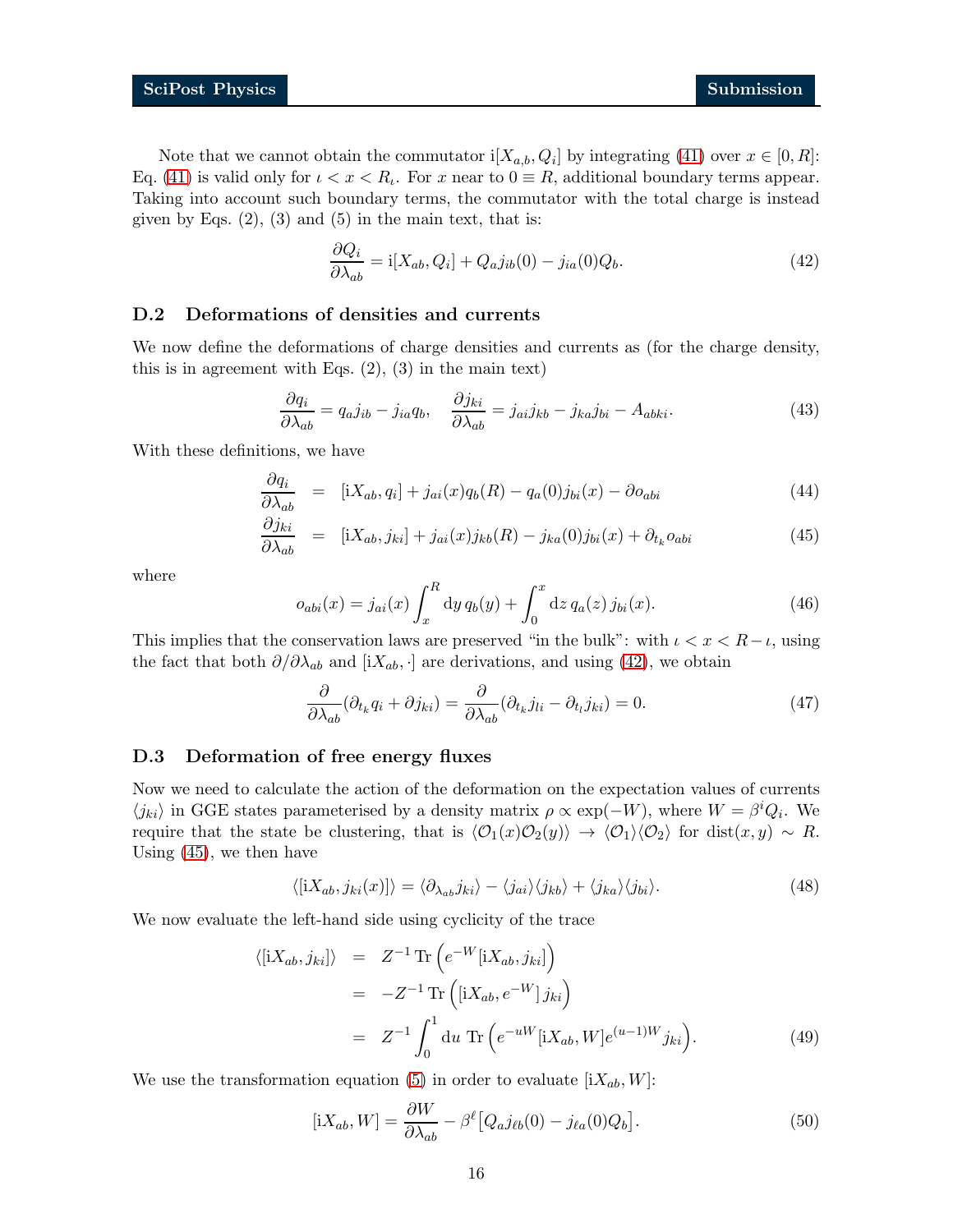We define  $\mathcal{O}^u = e^{-uW} \mathcal{O}e^{uW}$ , and notice that this operator is still local and therefore clustering holds for all u (locality under imaginary time evolution can be shown in quantum spin chains). Then, omitting  $-\beta^{\ell} \int_0^1 du$  and using clustering, the expectation values of the last two terms of [\(50\)](#page-15-4) as included in [\(49\)](#page-15-5) are

<span id="page-16-2"></span>
$$
\langle Q_{a}j_{\ell b}^{u}(0)j_{ki}(x) - j_{\ell a}^{u}(0)Q_{b}j_{ki}(x)\rangle
$$
  
=  $\langle Q_{a}j_{\ell b}^{u}(0)j_{ki}(x) - j_{\ell a}^{u}(0)Q_{b}j_{ki}(x)\rangle^{c} + \langle Q_{a}\rangle\langle j_{\ell b}\rangle\langle j_{ki}\rangle - \langle Q_{b}\rangle\langle j_{\ell a}\rangle\langle j_{ki}\rangle$   
=  $\left(-\frac{\partial}{\partial\beta^{a}} + \langle Q_{a}\rangle\right)\left[\langle j_{\ell b}\rangle\langle j_{ki}\rangle\right] - \left(-\frac{\partial}{\partial\beta^{b}} + \langle Q_{b}\rangle\right)\left[\langle j_{\ell a}\rangle\langle j_{ki}\rangle\right].$  (51)

We now use [\(48\)](#page-15-6), then [\(49\)](#page-15-5) with [\(50\)](#page-15-4) and [\(51\)](#page-16-2), as well as the EKMS relation [\[28\]](#page-21-11)

$$
\beta^{\ell} j_{\ell k} = -g_k \tag{52}
$$

and the symmetry relation [\[5,](#page-20-4) [45](#page-23-0)[–48\]](#page-23-1)

$$
\frac{\partial \langle j_{ka} \rangle}{\partial \beta^b} = \frac{\partial \langle j_{kb} \rangle}{\partial \beta^a},\tag{53}
$$

and obtain:

$$
\frac{\partial \langle j_{ki}\rangle}{\partial \lambda_{ab}} = -\int_{0}^{1} du \langle \left(\frac{\partial W}{\partial \lambda_{ab}}\right)^{u} j_{ki}\rangle^{c} + \langle \frac{\partial j_{ki}}{\partial \lambda_{ab}}\rangle
$$
\n
$$
= -\int_{0}^{1} du \langle \left(\frac{\partial W}{\partial \lambda_{ab}}\right)^{u} j_{ki}\rangle^{c} + \langle [iX, j_{ki}]\rangle + \langle j_{ai}\rangle\langle j_{kb}\rangle - \langle j_{ka}\rangle\langle j_{bi}\rangle
$$
\n
$$
= \langle \partial_{\lambda_{ab}} W \rangle \langle j_{ki}\rangle - \beta^{\ell} \left(-\frac{\partial}{\partial \beta^{a}} + \langle Q_{a}\rangle\right) \left[\langle j_{\ell b}\rangle\langle j_{ki}\rangle\right]
$$
\n
$$
+ \beta^{\ell} \left(-\frac{\partial}{\partial \beta^{b}} + \langle Q_{b}\rangle\right) \left[\langle j_{\ell a}\rangle\langle j_{ki}\rangle\right] + \langle j_{ai}\rangle\langle j_{kb}\rangle - \langle j_{ka}\rangle\langle j_{bi}\rangle
$$
\n
$$
= \beta^{\ell} \frac{\partial}{\partial \beta^{a}} [\langle j_{\ell b}\rangle\langle j_{ki}\rangle] - \beta^{\ell} \frac{\partial}{\partial \beta^{b}} [\langle j_{\ell a}\rangle\langle j_{ki}\rangle] + \langle j_{ai}\rangle\langle j_{kb}\rangle - \langle j_{ka}\rangle\langle j_{bi}\rangle
$$
\n
$$
= \beta^{\ell} \langle j_{\ell b}\rangle \frac{\partial}{\partial \beta^{a}} \langle j_{ki}\rangle - \beta^{\ell} \langle j_{\ell a}\rangle \frac{\partial}{\partial \beta^{b}} \langle j_{ki}\rangle + \langle j_{ai}\rangle\langle j_{kb}\rangle - \langle j_{ka}\rangle\langle j_{bi}\rangle
$$
\n
$$
= -g_{b} \frac{\partial}{\partial \beta^{i}} \langle j_{ka}\rangle + g_{a} \frac{\partial}{\partial \beta^{i}} \langle j_{kb}\rangle + \langle j_{ai}\rangle\langle j_{kb}\rangle - \langle j_{ka}\rangle\langle j_{bi}\rangle
$$
\n
$$
= -\frac{\partial}{\partial \beta^{i}} (g_{b}\langle j_{ka}\rangle) + \frac{\partial}{\partial \beta^{i}} (g_{a}\langle j_{kb}\rangle).
$$
\n(54)

Using finally that  $\langle j_{ki} \rangle = \partial_{\beta}ig_k$ , we obtain the desired result:

<span id="page-16-1"></span>
$$
\frac{\partial g_k}{\partial \lambda_{ab}} = g_a \langle j_{kb} \rangle - g_b \langle j_{ka} \rangle. \tag{55}
$$

This shows Eq. (8) in the main text.

# <span id="page-16-0"></span>E Flow Equations from a Self-Conserved Current

It is also possible to show the free energy flux flow equations from the existence of a selfconserved current, or bridging pair. For example, in a free Galilean system, conserved charges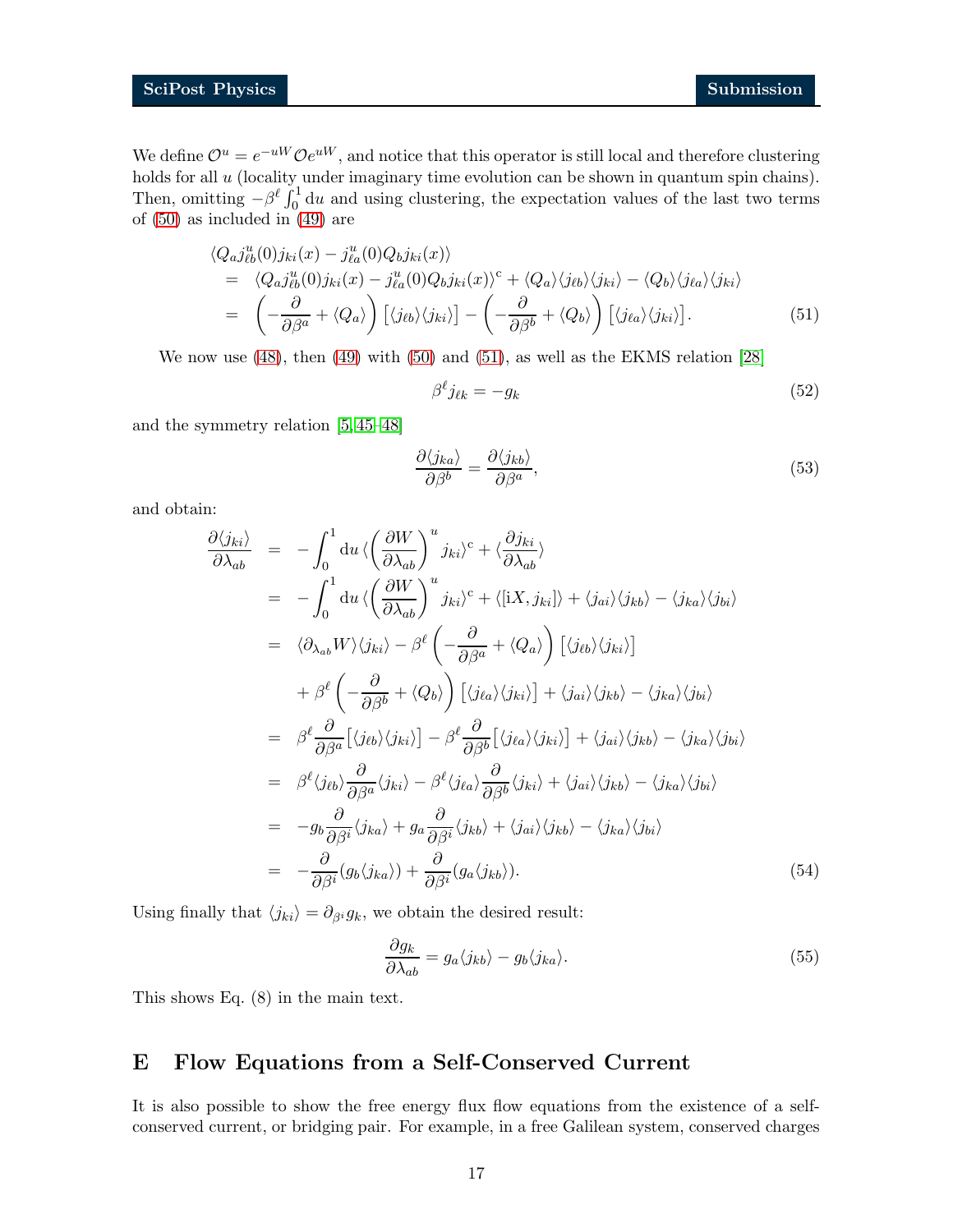and generalised currents can be constructed from the particle density operator  $Q_{\theta}$  according to

$$
J_{ij} = \int_{\mathbb{R}} d\theta \, h_j(\theta) Q_{\theta} h'_i(\theta), \tag{56}
$$

from which it immediately follows that  $J_{i0} = Q_{i-1}$  and  $J_{ij} = J_{j+1,i-1}$ , where  $Q_0 = N$ , the particle number. In fact the existence of boost symmetry predicts the existence of a bridging pair [57]. Therefore, we assume that the bridging pair stays intact provided that the system is deformed without breaking boost symmetry. This is accomplished by having the deformation parameter explicitly boost invariant  $\lambda_{\theta,\phi} = \lambda_{\theta-\phi}$ . In this case the charges in the physical basis are deformed as

$$
\delta Q_i = \int_{\mathbb{R}} d\theta \int_{-\infty}^{\theta - \epsilon} d\eta \, \delta \lambda_{\theta - \eta} \mathcal{O}_{i\theta\eta} = \int_0^{\infty} d\theta \delta \lambda_{\theta} \int_{\mathbb{R}} d\eta \, \mathcal{O}_{i,\theta + \eta,\eta}.
$$
 (57)

To make the exposition below concrete, we consider the Lieb-Liniger δ-Bose gas, where the bridging pair is again  $J_{i0} = Q_{i-1}$  (physical charges are labelled as  $Q_0 = N, Q_1 = P, Q_2 = H$ ). Moreover we will work with charges in the physical basis, as the bridging pair connects a charge and a current in that basis. We will make use of the bridging pair to derive the flow equations for all the free energy fluxes, using the flow equation for the free energy, which can be generally derived using only the Hellmann-Feynman theorem. Specifically, as a result of the bridging pair, the following relation holds

$$
\frac{\partial}{\partial \beta^{i-1}} \frac{\delta f}{\delta \lambda_{\theta}} = \frac{\partial}{\partial \beta^{0}} \frac{\delta g_{i}}{\delta \lambda_{\theta}}.
$$
\n(58)

This is the crucial identity in the following proof. As in the proof of commutativity of charges, we assume that the boost symmetry is preserved by the deformation, and consequently that  $J_{i0} = Q_{i-1}$  and  $J_{ij} = J_{j+1,i-1}$  remain valid. The bridging pair implies the identity  $\partial_{\beta^k} \langle q_{i-1} \rangle =$  $\partial_{\beta}$ <sub>i-1</sub>  $\langle q_k \rangle = \partial_{\beta^k} \langle j_{i0} \rangle = \partial_{\beta^0} \langle j_{ik} \rangle$ , i.e.

<span id="page-17-0"></span>
$$
\int_{\mathbb{R}} d\theta \, h_k(\theta) \frac{\partial}{\partial \beta^0} \langle j_{i,\theta} \rangle = \int_{\mathbb{R}} d\theta \, h_k(\theta) \frac{\partial}{\partial \beta^{i-1}} \langle q_{\theta} \rangle,\tag{59}
$$

from which we get

$$
\frac{\partial}{\partial \beta^0} \langle j_{i,\theta} \rangle = \frac{\partial}{\partial \beta^{i-1}} \langle q_{\theta} \rangle.
$$
 (60)

Another useful identity is obtained from  $\langle j_{i0} \rangle = \langle q_{i-1} \rangle$ . Namely

$$
\int_{\mathbb{R}} d\theta \, h_i(\theta) \frac{\partial}{\partial \beta^0} g_\theta = \int_{\mathbb{R}} d\theta \, h_{i-1}(\theta) \langle q_\theta \rangle = - \int_{\mathbb{R}} d\theta \, h_i(\theta) \partial_\theta \langle q_\theta \rangle,\tag{61}
$$

which gives

$$
\frac{\partial}{\partial \beta^0} g_\theta = -\partial_\theta \langle q_\theta \rangle. \tag{62}
$$

The final required identity follows by writing  $\langle j_{ij} \rangle$  in two ways. First we have

$$
\langle j_{ij} \rangle = \int_{\mathbb{R}} d\theta \, h_j(\theta) \langle j_{i\theta} \rangle = - \int_{\mathbb{R}} d\theta \, h_{j+1}(\theta) \partial_{\theta} \langle j_{i\theta} \rangle. \tag{63}
$$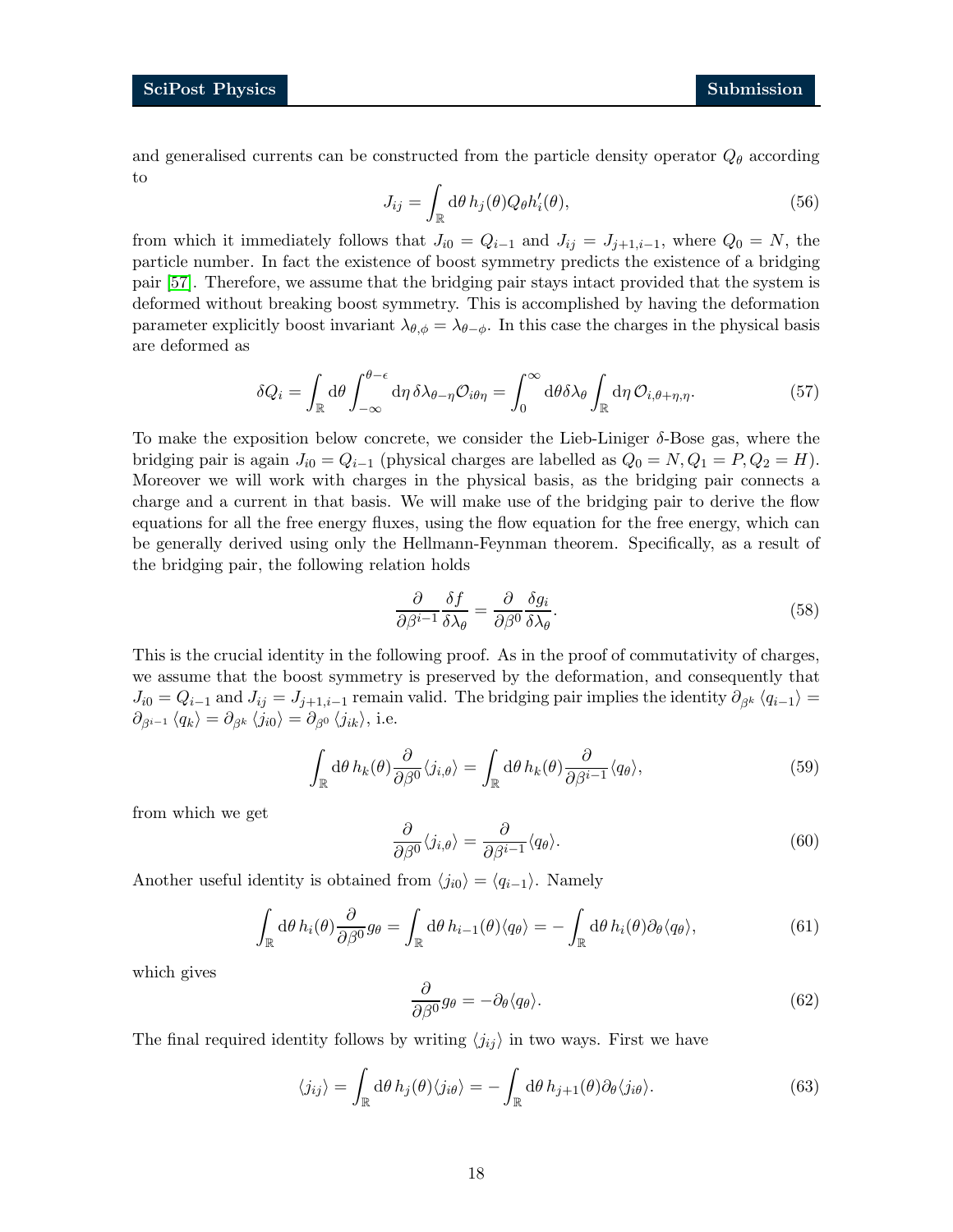Equating this with the alternative expression

$$
\langle j_{ij} \rangle = \langle j_{j+1,i-1} \rangle = \int_{\mathbb{R}} d\theta \, h_{j+1}(\theta) \frac{\partial}{\partial \beta^{i-1}} g_{\theta}, \tag{64}
$$

returns

<span id="page-18-1"></span>
$$
\frac{\partial}{\partial \beta^{i-1}} g_{\theta} = -\partial_{\theta} \langle j_{i\theta} \rangle. \tag{65}
$$

Combining all these results, we have

$$
\int_{\mathbb{R}} d\eta \langle q_{\eta} \rangle \frac{\partial}{\partial \beta^{i-1}} g_{\eta+\theta} = -\int_{\mathbb{R}} d\eta \langle q_{\eta} \rangle \partial_{\eta} \langle j_{i,\eta+\theta} \rangle
$$

$$
= \int_{\mathbb{R}} d\eta \partial_{\eta} \langle q_{\eta} \rangle \langle j_{i,\eta+\theta} \rangle
$$

$$
= -\int_{\mathbb{R}} d\eta \frac{\partial}{\partial \beta^{0}} g_{\eta} \langle j_{i,\eta+\theta} \rangle
$$

$$
= -\int_{\mathbb{R}} d\eta \frac{\partial}{\partial \beta^{0}} g_{\eta-\theta} \langle j_{i\eta} \rangle.
$$
(66)

Now we are ready to establish the flow equation for the free energy fluxes. Applying [\(60\)](#page-17-0) and [\(66\)](#page-18-1), it follows that

$$
\frac{\partial}{\partial \beta^{0}} \frac{\delta g_{i}}{\delta \lambda_{\theta}} = \frac{\partial}{\partial \beta^{i-1}} \frac{\delta f}{\delta \lambda_{\theta}} = \int_{\mathbb{R}} d\eta \left[ \frac{\partial}{\partial \beta^{i-1}} \langle q_{\eta} \rangle (g_{\eta+\theta} - g_{\eta-\theta}) + \langle q_{\eta} \rangle \frac{\partial}{\partial \beta^{i-1}} (g_{\eta+\theta} - g_{\eta-\theta}) \right]
$$

$$
= \int_{\mathbb{R}} d\eta \left[ \frac{\partial}{\partial \beta^{0}} \langle j_{i,\eta} \rangle (g_{\eta+\theta} - g_{\eta-\theta}) + \langle j_{i\eta} \rangle \frac{\partial}{\partial \beta^{0}} (g_{\eta+\theta} - g_{\eta-\theta}) \right]
$$

$$
= \frac{\partial}{\partial \beta^{0}} \int_{\mathbb{R}} d\eta \langle j_{i\eta} \rangle (g_{\eta+\theta} - g_{\eta-\theta}), \tag{67}
$$

yielding

$$
\frac{\partial}{\partial \beta^0} \left( \frac{\delta g_i}{\delta \lambda_\theta} - \int_{\mathbb{R}} d\eta \langle j_{i\eta} \rangle (g_{\eta+\theta} - g_{\eta-\theta}) \right) = 0. \tag{68}
$$

We expect both terms in the parenthesis to vanish in the limit of zero particles, when  $\beta^0 \rightarrow$ −∞. Assuming this, we obtain the desired flow equation

$$
\frac{\delta g_i}{\delta \lambda_\theta} = \int_{\mathbb{R}} d\eta \langle j_{i\eta} \rangle (g_{\eta+\theta} - g_{\eta-\theta}). \tag{69}
$$

# <span id="page-18-0"></span>F Bethe Ansatz Flow Equations

In this section we show that the flow equations obtained are the same as those obtained by varying the S-matrix in Thermodynamic Bethe Ansatz (TBA). All results for TBA in this section are found in [\[53\]](#page-23-4).

The free energy and free energy fluxes in TBA are:

$$
f = \int d\theta \, p(\theta) \frac{\partial_{\theta} L(\varepsilon(\theta))}{2\pi},\tag{70}
$$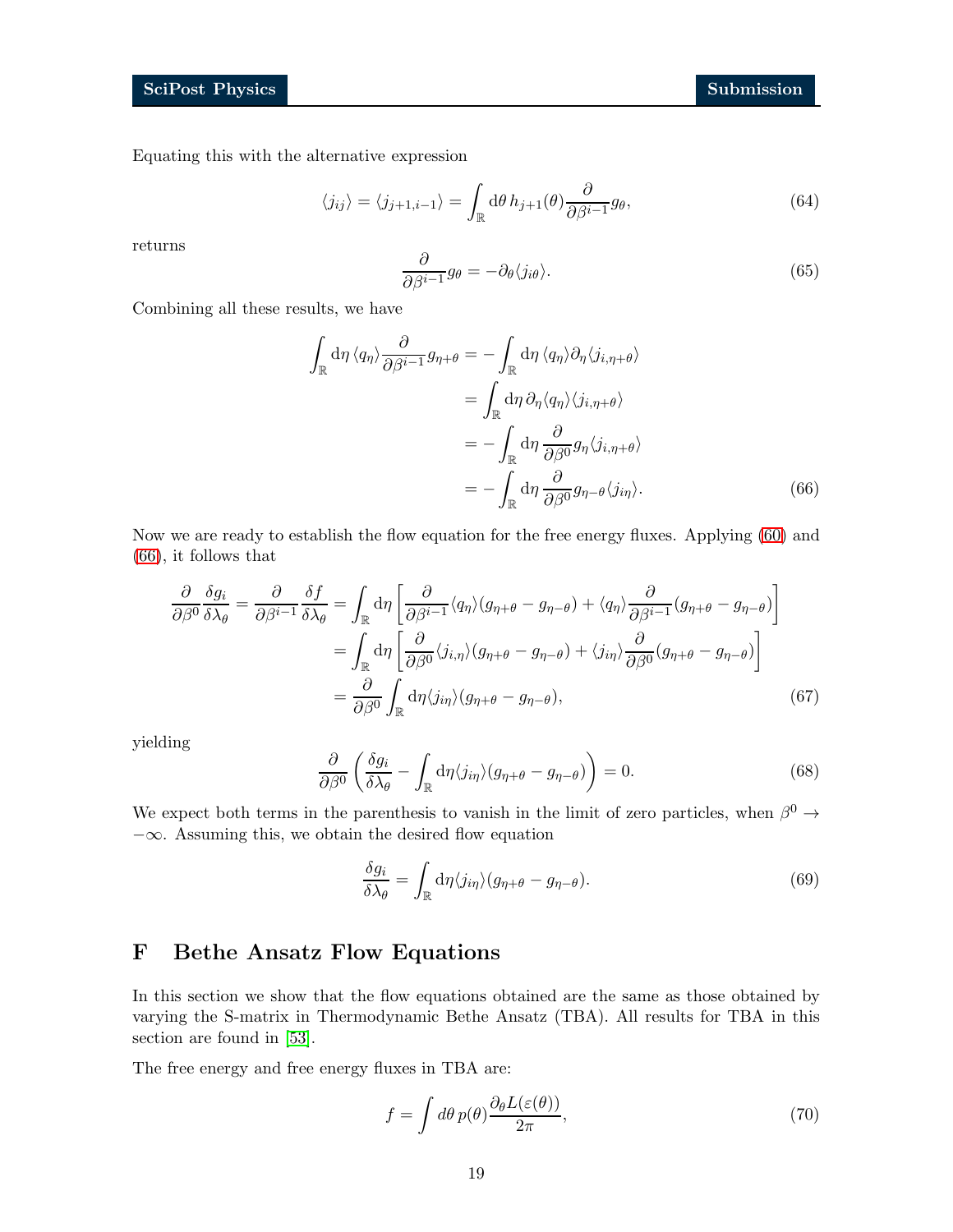$$
g_{\theta} = \frac{\partial_{\theta} L(\varepsilon(\theta))}{2\pi}.
$$
\n(71)

The free energy can be obtained by integrating over the  $g_{\theta}$  multiplied by  $p(\theta)$ . The free energy function  $L(\varepsilon)$  is, for various systems:

$$
L(\varepsilon) = \begin{cases} e^{-\varepsilon} & \text{classical particles} \\ \log(1 + e^{-\varepsilon}) & \text{quantum fermions} \\ -\log(1 - e^{-\varepsilon}) & \text{quantum bosons} \end{cases}
$$
(72)

where the pseudo-energy reads

$$
\varepsilon(u) = w(u) - \int_{\mathbb{R}} \frac{dv}{2\pi} \varphi(v, u) L(v)
$$
  
=  $w(u) - \int_{\mathbb{R}} \frac{dv}{2\pi} \partial_v \phi(v, u) L(v)$   
=  $w(u) + \int_{\mathbb{R}} \frac{dv}{2\pi} \phi(u, v) \partial_v L(v),$  (73)

where  $w(\theta)$  is the source term and we used  $\varphi(u, v) = d\phi(u, v)/du$ . Note that the symmetry of the differential phase shift  $\varphi(u, v) = \varphi(v, u)$  is not assumed here. Since the deformation parameter and the resulting phase shift are related by  $-(\lambda_{\theta\eta}-\lambda_{\eta\theta}) = \phi_{\theta\eta}$ . Then the derivative of  $\varepsilon$  with respect to  $\lambda_{\theta\eta}$  can be computed as

$$
\frac{\mathrm{d}\epsilon(u)}{\mathrm{d}\lambda_{\theta\eta}} = \int_{\mathbb{R}} \frac{\mathrm{d}v}{2\pi} \left[ -(\delta(u-\theta)\delta(v-\eta) - \delta(u-\eta)\delta(v-\theta))\partial_v L(v) + \phi(v,u) \frac{\partial}{\partial v} \frac{\partial}{\partial \lambda_{\theta\eta}} L(v) \right]
$$

$$
= \delta(u-\eta) \frac{L'(\theta)}{2\pi} - \delta(u-\theta) \frac{L'(\eta)}{2\pi} + \int_{\mathbb{R}} \frac{\mathrm{d}v}{2\pi} \varphi(v,u)n(v) \frac{\mathrm{d}\epsilon(v)}{\mathrm{d}\lambda_{\theta\eta}},\tag{74}
$$

which implies

$$
\frac{\mathrm{d}\epsilon(u)}{\mathrm{d}\lambda_{\theta\eta}} = \frac{1}{2\pi} \left( R_{u\eta} L'(\theta) - R_{u\theta} L'(\eta) \right), \quad R_{\theta\eta} := \left( 1 - \frac{\varphi^{\mathrm{T}}}{2\pi} n \right)_{\theta\eta}^{-1} \tag{75}
$$

Finally we can compute the object of interest

$$
\frac{\mathrm{d}f}{\mathrm{d}\lambda_{\theta\eta}} = \int_{\mathbb{R}} \frac{\mathrm{d}u}{2\pi} p'(u) n(u) \frac{\mathrm{d}\epsilon(u)}{\mathrm{d}\lambda_{\theta\eta}} \n= \int_{\mathbb{R}} \frac{\mathrm{d}u}{2\pi} p'(u) n(u) \frac{R_{u\eta} L'(\theta) - R_{u\theta} L'(\eta)}{2\pi} \n= \rho(\eta) L'(\theta) - \rho(\theta) L'(\eta) \n= \rho(\theta) g_{\eta} - \rho(\eta) g_{\theta},
$$
\n(76)

where  $\rho(\theta) = n(\theta) \int_{\mathbb{R}} du R_{\theta u} p'(u)/(2\pi)$  is the density of particles. This agrees with the expected result. We next look at that for the free energy fluxes  $g_i$ , where almost all the above steps carry over, and we end up with

$$
\frac{\mathrm{d}g_i}{\mathrm{d}\lambda_{\theta\eta}} = j_{i\theta}g_\eta - j_{i\eta}g_\theta,\tag{77}
$$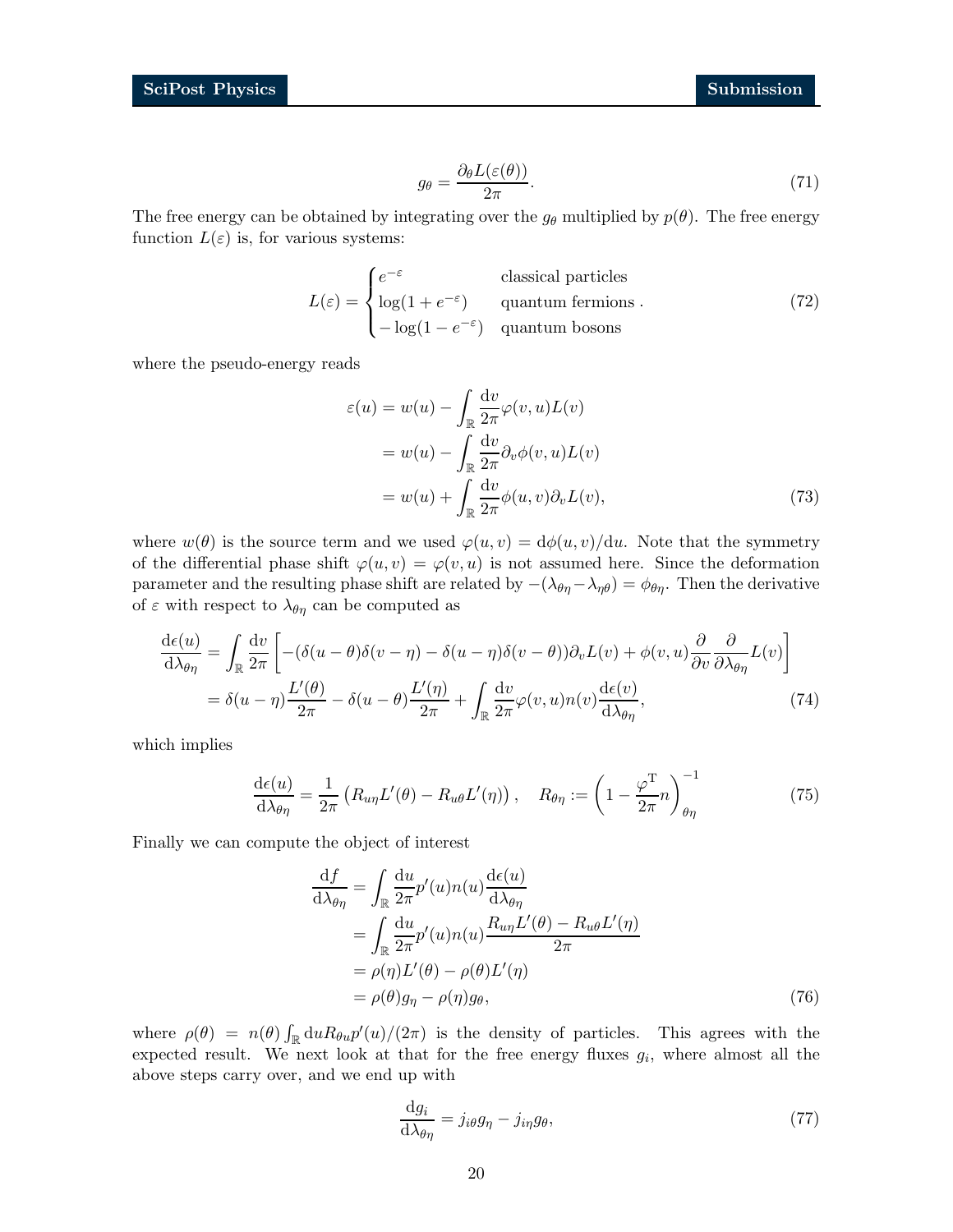which again reproduces the equation obtained by direct computations without invoking integrability. In boost symmetric cases, i.e.  $\varphi(u, v) = \varphi(u - v)$ , one carries out the same computation and gets

<span id="page-20-0"></span>
$$
\frac{\delta f}{\delta \lambda_{\theta}} = \int_{\mathbb{R}} d\eta \rho(\eta) (g_{\eta+\theta} - g_{\eta-\theta})
$$
  

$$
\frac{\delta g_i}{\delta \lambda_{\theta}} = \int_{\mathbb{R}} d\eta \, j_{i\eta} (g_{\phi+\theta} - g_{\phi-\theta}).
$$
 (78)

# <span id="page-20-1"></span>References

- [1] A. B. Zamolodchikov and A. B. Zamolodchikov, Factorized s-matrices in two dimensions as the exact solutions of certain relativistic quantum field theory models, Annals of Physics 120(2), 253 (1979), doi[:10.1016/0003-4916\(79\)90391-9.](https://doi.org/10.1016/0003-4916(79)90391-9)
- [2] F. A. Smirnov, Form Factors in Completely Integrable Models of Quantum Field Theory, World Scientific, doi[:10.1142/1115](https://doi.org/10.1142/1115) (1992).
- <span id="page-20-3"></span><span id="page-20-2"></span>[3] M. Takahashi, Thermodynamics of One-Dimensional Solvable Models, Cambridge University Press, doi[:10.1017/CBO9780511524332](https://doi.org/10.1017/CBO9780511524332) (1999).
- <span id="page-20-4"></span>[4] G. Mussardo, Statistical field theory: an introduction to exactly solved models in statistical physics; 1st ed., Oxford graduate texts. Oxford Univ. Press, New York, NY (2010).
- [5] O. A. Castro-Alvaredo, B. Doyon and T. Yoshimura, Emergent hydrodynamics in integrable quantum systems out of equilibrium, Phys. Rev.  $X$  6, 041065 (2016), doi[:10.1103/PhysRevX.6.041065.](https://doi.org/10.1103/PhysRevX.6.041065)
- <span id="page-20-5"></span>[6] B. Bertini, M. Collura, J. De Nardis and M. Fagotti, Transport in Out-of-Equilibrium XXZ Chains: Exact Profiles of Charges and Currents, Phys. Rev. Lett. 117, 207201 (2016), doi[:10.1103/PhysRevLett.117.207201.](https://doi.org/10.1103/PhysRevLett.117.207201)
- <span id="page-20-6"></span>[7] A. B. Zamolodchikov, Expectation value of composite field T anti-T in two-dimensional quantum field theory  $(2004)$ , <hep-th/0401146>.
- <span id="page-20-9"></span>[8] A. Cavaglià, S. Negro, I. M. Szécsényi and R. Tateo,  $T\overline{T}$ -deformed 2d quantum field *theories*, Journal of High Energy Physics  $2016(10)$  (2016), doi[:10.1007/jhep10\(2016\)112.](https://doi.org/10.1007/jhep10(2016)112)
- <span id="page-20-7"></span>[9] F. A. Smirnov and A. B. Zamolodchikov, On space of integrable quantum field theories, Nuclear Physics B 915, 363 (2017), doi[:10.1016/j.nuclphysb.2016.12.014,](https://doi.org/10.1016/j.nuclphysb.2016.12.014) ArXiv: 1608.05499.
- <span id="page-20-8"></span>[10] J. Cardy,  $t\bar{t}$  deformations of non-lorentz invariant field theories (2018), <1809.07849>.
- [11] R. Conti, S. Negro and R. Tateo, The  $TT\$ \$\mathrm{t}\overline{\mathrm{t}} \$\$ perturbation and its geometric interpretation, Journal of High Energy Physics 2019(2) (2019), doi[:10.1007/jhep02\(2019\)085.](https://doi.org/10.1007/jhep02(2019)085)
- <span id="page-20-10"></span>[12] Y. Jiang,  $T\overline{T}$ -deformed 1d bose gas (2020), <2011.00637>.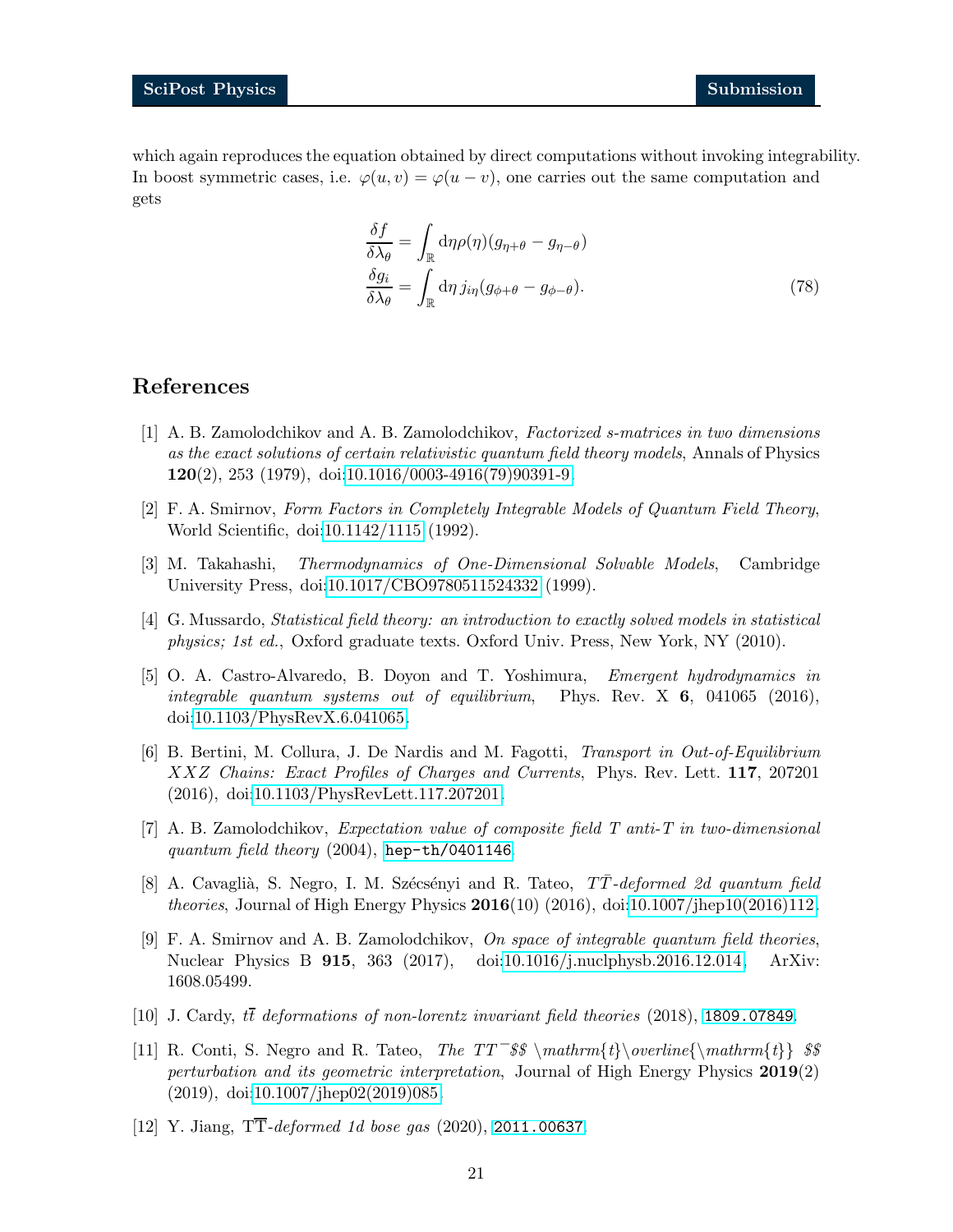- <span id="page-21-1"></span><span id="page-21-0"></span>[13] J. Cardy and B. Doyon, TT deformations and the width of fundamental particles, arXiv:2010.15733 [cond-mat, physics:hep-th] (2021), ArXiv: 2010.15733.
- [14] B. L. Floch and M. Mezei, *Solving a family of*  $\mathcal{E}\mathcal{E}\$ -like theories, arXiv:1903.07606 [hep-th] (2019), ArXiv: 1903.07606.
- <span id="page-21-12"></span>[15] V. Rosenhaus and M. Smolkin, Integrability and renormalization under tT, Phys. Rev. D 102, 065009 (2020), doi[:10.1103/PhysRevD.102.065009.](https://doi.org/10.1103/PhysRevD.102.065009)
- [16] G. Hernández-Chifflet, S. Negro and A. Sfondrini, Flow equations for generalised  $T\bar{Y}\$  deformations, Phys. Rev. Lett. 124(20), 200601 (2020), doi[:10.1103/PhysRevLett.124.200601,](https://doi.org/10.1103/PhysRevLett.124.200601) ArXiv: 1911.12233.
- <span id="page-21-3"></span><span id="page-21-2"></span>[17] G. Camilo, T. Fleury, M. Lencsés, S. Negro and A. Zamolodchikov, On factorizable s-matrices, generalized ttbar, and the hagedorn transition (2021), <2106.11999>.
- [18] M. Medenjak, G. Policastro and T. Yoshimura,  $T\overline{T}$ -deformed conformal field theories out of equilibrium, Phys. Rev. Lett.  $126$ ,  $121601$  (2021), doi[:10.1103/PhysRevLett.126.121601.](https://doi.org/10.1103/PhysRevLett.126.121601)
- <span id="page-21-4"></span>[19] B. Pozsgay and V. Eisler, Real-time dynamics in a strongly interacting bosonic hopping model: global quenches and mapping to the XX chain, J. Stat. Mech.  $2016(5)$ , 053107 (2016), doi[:10.1088/1742-5468/2016/05/053107,](https://doi.org/10.1088/1742-5468/2016/05/053107) Publisher: IOP Publishing.
- <span id="page-21-5"></span>[20] B. Doyon, T. Yoshimura and J.-S. Caux, Soliton gases and generalized hydrodynamics, Phys. Rev. Lett. 120, 045301 (2018), doi[:10.1103/PhysRevLett.120.045301.](https://doi.org/10.1103/PhysRevLett.120.045301)
- <span id="page-21-6"></span>[21] E. Ilievski, M. Medenjak, T. Prosen and L. Zadnik, Quasilocal charges in integrable *lattice systems*, Journal of Statistical Mechanics: Theory and Experiment  $2016(6)$ , 064008 (2016), doi[:10.1088/1742-5468/2016/06/064008.](https://doi.org/10.1088/1742-5468/2016/06/064008)
- [22] B. Doyon, Thermalization and pseudolocality in extended quantum systems, Communications in Mathematical Physics 351(1), 155 (2017), doi[:10.1007/s00220-017-2836-7.](https://doi.org/10.1007/s00220-017-2836-7)
- <span id="page-21-7"></span>[23] B. Doyon, Hydrodynamic projections and the emergence of linearised euler equations in one-dimensional isolated systems (2020), <2011.00611>.
- <span id="page-21-8"></span>[24] T. Palmai and R. M. Konik, Quasilocal charges and the generalized gibbs ensemble in the lieb-liniger model, Phys. Rev. E 98, 052126 (2018), doi[:10.1103/PhysRevE.98.052126.](https://doi.org/10.1103/PhysRevE.98.052126)
- [25] I. Bouchoule, B. Doyon and J. Dubail, The effect of atom losses on the distribution of rapidities in the one-dimensional Bose gas, SciPost Phys.  $9, 44$  (2020), doi[:10.21468/SciPostPhys.9.4.044.](https://doi.org/10.21468/SciPostPhys.9.4.044)
- <span id="page-21-9"></span>[26] J. D. Nardis, B. Doyon, M. Medenjak and M. Panfil, Correlation functions and transport coefficients in generalised hydrodynamics (2021), <2104.04462>.
- <span id="page-21-10"></span>[27] L. Vidmar and M. Rigol, Generalized gibbs ensemble in integrable lattice models, J. Stat. Mech. Theor. Exp. 2016(6), 064007 (2016), doi[:10.1088/1742-5468/2016/06/064007.](https://doi.org/10.1088/1742-5468/2016/06/064007)
- <span id="page-21-11"></span>[28] B. Doyon and J. Durnin, Free energy fluxes and the Kubo-Martin-Schwinger relation, arXiv:2007.09113 [cond-mat, physics:math-ph] (2020), ArXiv: 2007.09113.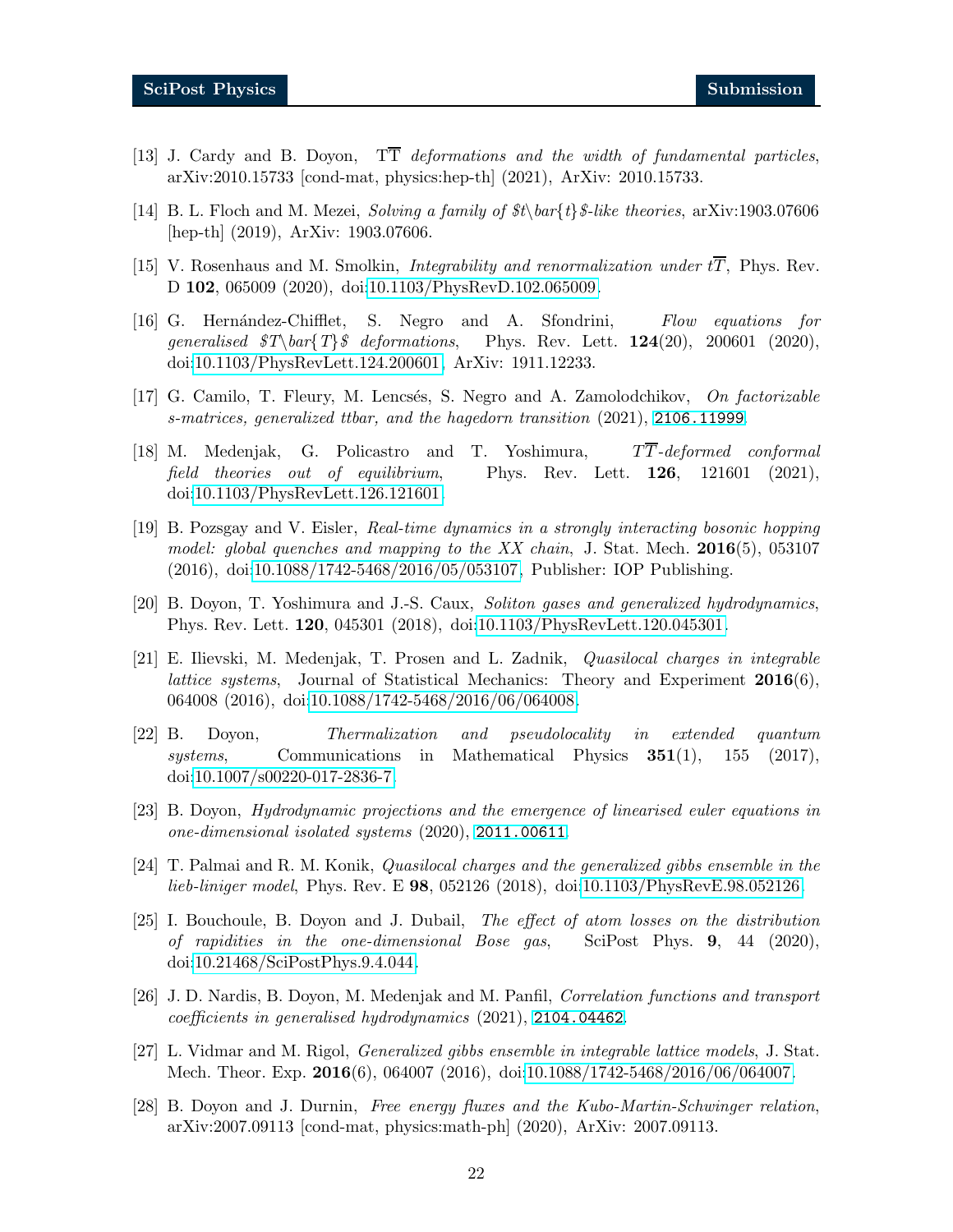- <span id="page-22-0"></span>[29] T. Bargheer, N. Beisert and F. Loebbert, Boosting nearest-neighbour to long-range integrable spin chains, Journal of Statistical Mechanics: Theory and Experiment 2008(11), L11001 (2008), doi[:10.1088/1742-5468/2008/11/l11001.](https://doi.org/10.1088/1742-5468/2008/11/l11001)
- [30] T. Bargheer, N. Beisert and F. Loebbert, Long-range deformations for integrable spin *chains*, Journal of Physics A: Mathematical and Theoretical  $42(28)$ ,  $285205$   $(2009)$ , doi[:10.1088/1751-8113/42/28/285205.](https://doi.org/10.1088/1751-8113/42/28/285205)
- <span id="page-22-2"></span><span id="page-22-1"></span>[31] B. Pozsgay, Y. Jiang and G. Takács, TT-deformation and long range spin chains, Journal of High Energy Physics 2020(3), 92 (2020), doi[:10.1007/JHEP03\(2020\)092.](https://doi.org/10.1007/JHEP03(2020)092)
- <span id="page-22-3"></span>[32] J. Durnin, M. J. Bhaseen and B. Doyon, Non-equilibrium dynamics and weakly broken integrability (2021), <2004.11030>.
- [33] B. Doyon, A. Lucas, K. Schalm and M. Bhaseen, Non-equilibrium steady states in the klein-gordon theory, Journal Of Physics A-Mathematical And Theoretical  $48(9)$ , 1 (2015), doi[:10.1088/1751-8113/48/9/095002.](https://doi.org/10.1088/1751-8113/48/9/095002)
- <span id="page-22-4"></span>[34] E. Vernier and A. C. Cubero, Quasilocal charges and progress towards the complete GGE for field theories with nondiagonal scattering, Journal of Statistical Mechanics: Theory and Experiment 2017(2), 023101 (2017), doi[:10.1088/1742-5468/aa5288.](https://doi.org/10.1088/1742-5468/aa5288)
- <span id="page-22-5"></span>[35] F. H. L. Essler, G. Mussardo and M. Panfil, Generalized gibbs ensembles for quantum field theories, Phys. Rev. A  $91, 051602(R)$  (2015), doi[:10.1103/PhysRevA.91.051602.](https://doi.org/10.1103/PhysRevA.91.051602)
- <span id="page-22-7"></span><span id="page-22-6"></span>[36] E. Ilievski, E. Quinn and J.-S. Caux, From interacting particles to equilibrium statistical ensembles, Phys. Rev. B 95, 115128 (2017), doi[:10.1103/PhysRevB.95.115128.](https://doi.org/10.1103/PhysRevB.95.115128)
- [37] B. Doyon and T. Yoshimura, A note on generalized hydrodynamics: inhomogeneous fields and other concepts, SciPost Physics  $2(2)$ , 014 (2017), doi[:10.21468/SciPostPhys.2.2.014.](https://doi.org/10.21468/SciPostPhys.2.2.014)
- <span id="page-22-10"></span>[38] M. Borsi, B. Pozsgay and L. Pristyák, Current operators in bethe ansatz and generalized hydrodynamics: An exact quantum-classical correspondence, Phys. Rev. X 10, 011054 (2020), doi[:10.1103/PhysRevX.10.011054.](https://doi.org/10.1103/PhysRevX.10.011054)
- <span id="page-22-11"></span>[39] B. Pozsgay, Current operators in integrable spin chains: lessons from long range deformations, SciPost Physics 8(2), 016 (2020), doi[:10.21468/SciPostPhys.8.2.016.](https://doi.org/10.21468/SciPostPhys.8.2.016)
- [40] B. Doyon and J. Durnin, Free energy fluxes and the kubo-martin-schwinger relation  $(2021), 2007.09113.$  $(2021), 2007.09113.$  $(2021), 2007.09113.$
- <span id="page-22-12"></span>[41] M. Borsi, B. Pozsgay and L. Pristyák, Current operators in integrable models: A review (2021), <2103.12160>.
- <span id="page-22-8"></span>[42] A. C. Cubero, T. Yoshimura and H. Spohn, Form factors and generalized hydrodynamics for integrable systems (2021), <2104.04951>.
- [43] J. Kruthoff and O. Parrikar, On the flow of states under  $T\overline{T}$ , SciPost Phys. 9, 78 (2020), doi[:10.21468/SciPostPhys.9.5.078.](https://doi.org/10.21468/SciPostPhys.9.5.078)
- <span id="page-22-9"></span>[44] S. Parke, Absence of particle production and factorization of the S-matrix in  $1 + 1$  dimensional models, Nuclear Physics B 174(1), 166 (1980), doi[:10.1016/0550-3213\(80\)90196-0.](https://doi.org/10.1016/0550-3213(80)90196-0)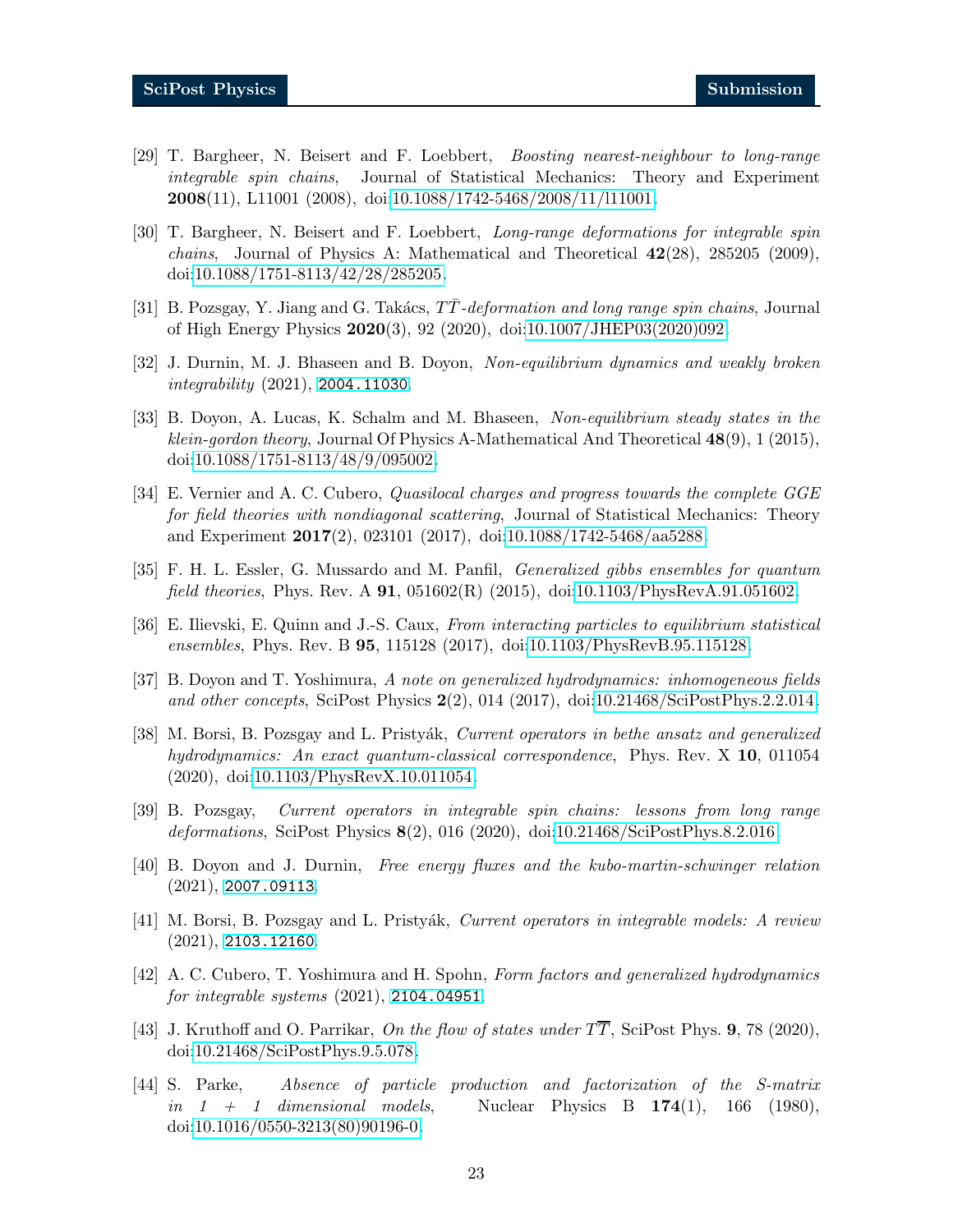- <span id="page-23-0"></span>[45] B. Tóth and B. Valkó, *Onsager Relations and Eulerian Hydrodynamic Limit for Systems* with Several Conservation Laws, Journal of Statistical Physics  $112(3)$ , 497 (2003), doi[:10.1023/A:1023867723546.](https://doi.org/10.1023/A:1023867723546)
- [46] R. M. Grisi and G. M. Schütz, *Current Symmetries for Particle Systems with Several* Conservation Laws, J Stat Phys 145(6), 1499 (2011), doi[:10.1007/s10955-011-0341-5.](https://doi.org/10.1007/s10955-011-0341-5)
- [47] J. De Nardis, D. Bernard and B. Doyon, Diffusion in generalized hydrodynamics and quasiparticle scattering, SciPost Phys.  $6(4)$ , 049 (2019), doi[:10.21468/SciPostPhys.6.4.049,](https://doi.org/10.21468/SciPostPhys.6.4.049) ArXiv: 1812.00767.
- <span id="page-23-1"></span>[48] D. Karevski and G. M. Schütz, Charge-current correlation equalities for quantum systems far from equilibrium, SciPost Phys.  $6(6)$ , 068 (2019), doi[:10.21468/SciPostPhys.6.6.068,](https://doi.org/10.21468/SciPostPhys.6.6.068) ArXiv: 1812.03020.
- <span id="page-23-2"></span>[49] A. Zamolodchikov, Thermodynamic bethe ansatz in relativistic models: Scaling 3-state potts and lee-yang models, Nuclear Physics B  $342(3)$ , 695 (1990), doi[:10.1016/0550-3213\(90\)90333-9.](https://doi.org/10.1016/0550-3213(90)90333-9)
- [50] C. N. Yang and C. P. Yang, Thermodynamics of a one dimensional system of bosons with repulsive delta function interaction, Journal of Mathematical Physics  $10(7)$ , 1115 (1969), doi[:10.1063/1.1664947.](https://doi.org/10.1063/1.1664947)
- <span id="page-23-3"></span>[51] B. Doyon, Generalised hydrodynamics of the classical Toda system, Journal of Mathematical Physics 60(7), 073302 (2019), doi[:10.1063/1.5096892,](https://doi.org/10.1063/1.5096892) ArXiv: 1902.07624.
- <span id="page-23-4"></span>[52] H. Spohn, Generalized Gibbs Ensembles of the classical Toda chain, J Stat Phys (2019), doi[:10.1007/s10955-019-02320-5,](https://doi.org/10.1007/s10955-019-02320-5) ArXiv: 1902.07751.
- <span id="page-23-5"></span>[53] B. Doyon, Lecture notes on Generalised Hydrodynamics (2019), doi[:10.21468/SciPostPhysLectNotes.18.](https://doi.org/10.21468/SciPostPhysLectNotes.18)
- [54] H. Spohn, *The collision rate ansatz for the classical Toda lattice*, Phys. Rev. E 101(6), 060103(R) (2020), doi[:10.1103/PhysRevE.101.060103,](https://doi.org/10.1103/PhysRevE.101.060103) ArXiv: 2004.03802.
- [55] B. Pozsgay, Algebraic construction of current operators in integrable spin chains, Phys. Rev. Lett. 125(7), 070602 (2020), doi[:10.1103/PhysRevLett.125.070602,](https://doi.org/10.1103/PhysRevLett.125.070602) ArXiv: 2005.06242.
- [56] D.-L. Vu and T. Yoshimura, Equations of state in generalized hydrodynamics, SciPost Physics 6(2), 023 (2019), doi[:10.21468/SciPostPhys.6.2.023.](https://doi.org/10.21468/SciPostPhys.6.2.023)
- [57] T. Yoshimura and H. Spohn, Collision rate ansatz for quantum integrable systems, SciPost Phys. 9, 40 (2020), doi[:10.21468/SciPostPhys.9.3.040.](https://doi.org/10.21468/SciPostPhys.9.3.040)
- <span id="page-23-6"></span>[58] G. A. El and A. M. Kamchatnov, Kinetic equation for a dense soliton gas, Phys. Rev. Lett. 95, 204101 (2005), doi[:10.1103/PhysRevLett.95.204101.](https://doi.org/10.1103/PhysRevLett.95.204101)
- <span id="page-23-7"></span>[59] B. Doyon, J. Dubail, R. Konik and T. Yoshimura, Large-Scale Description of Interacting One-Dimensional Bose Gases: Generalized Hydrodynamics Supersedes Conventional Hydrodynamics, Phys. Rev. Lett. 119, 195301 (2017), doi[:10.1103/PhysRevLett.119.195301.](https://doi.org/10.1103/PhysRevLett.119.195301)